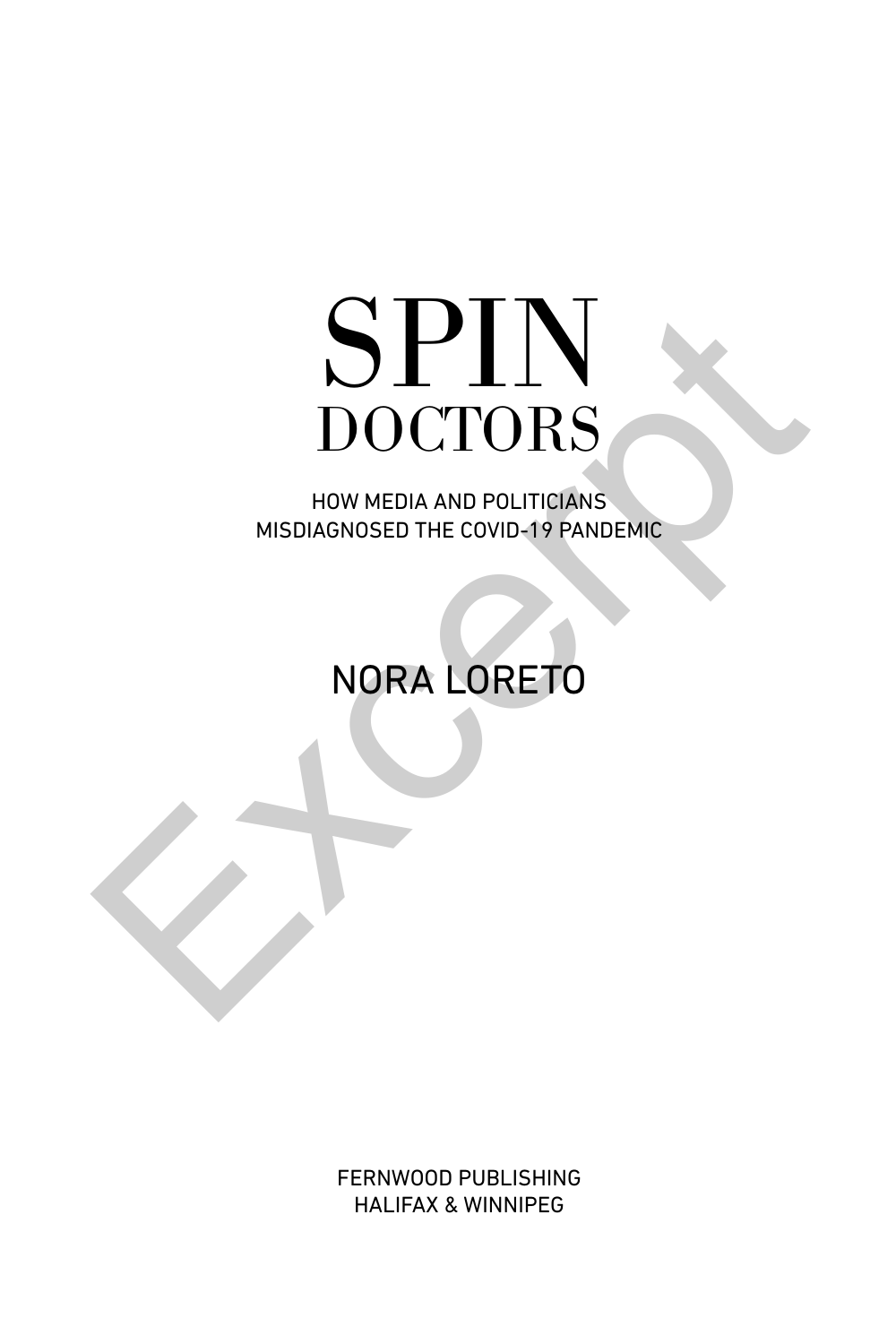### Copyright © 2021 Nora Loreto

All rights reserved. No part of this book may be reproduced or transmitted in any form by any means without permission in writing from the publisher, except by a reviewer, who may quote brief passages in a review.

> Editing: Lisa Frenette Cover design: Tania Craan Printed and bound in Canada

Published by Fernwood Publishing 32 Oceanvista Lane, Black Point, Nova Scotia, B0J 1B0 and 748 Broadway Avenue, Winnipeg, Manitoba, R3G 0X3 www.fernwoodpublishing.ca

Fernwood Publishing Company Limited gratefully acknowledges the financial support of the Government of Canada, the Canada Council for the Arts, the Manitoba Department of Culture, Heritage and Tourism under the Manitoba Publishers Marketing Assistance Program and the Province of Manitoba, through the Book Publishing Tax Credit, for our publishing program. We are pleased to work in partnership with the Province of Nova Scotia to develop and promote our creative industries for the benefit of all Nova Scotians.

Library and Archives Canada Cataloguing in Publication Title: Spin doctors: how media and politicians misdiagnosed the COVID-19 pandemic / Nora Loreto. Names: Loreto, Nora, 1984- author. Description: Includes bibliographical references and index. Identifiers: Canadiana (print) 20210259418 | Canadiana (ebook) 20210259469 | ISBN 9781773634876 (softcover) | ISBN 9781773635064 (EPUB) | ISBN 9781773635071 (PDF) Subjects: LCSH: COVID-19 Pandemic, 2020-—Canada. | LCSH: COVID-19 (Disease)—Canada. | LCSH: COVID-19 Pandemic, 2020-—Press coverage—Canada. | LCSH: COVID-19 (Disease)—Press coverage— Canada. | LCSH: COVID-19 Pandemic, 2020-—Political aspects—Canada. | LCSH: COVID-19 (Disease)—Political aspects—Canada. | LCSH: COVID-19 Pandemic, 2020-—Government policy—Canada. | LCSH: COVID-19 (Disease)—Government policy—Canada. Classification: LCC RA644.C67 L67 2021 | DDC 362.1962/41400971—dc23 except by a reviewer, who may quote brief passages in a review.<br>
Editing: Lisa Frenette<br>
Cover design: Tania Craan<br>
Printed and bound in Canada<br>
Printed and bound in Canada<br>
Printed and bound in Canada<br>
22 Oceanvista Lane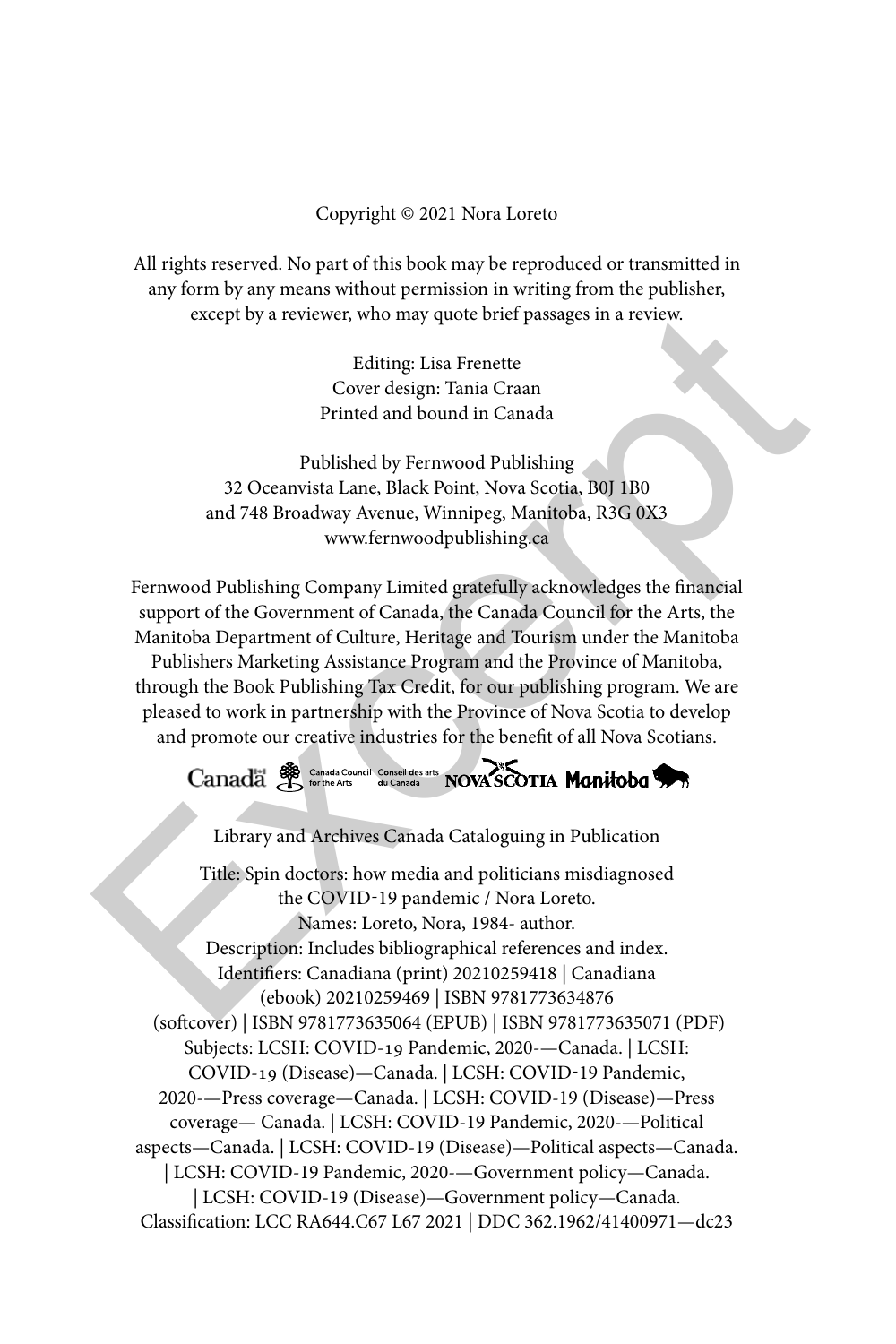# **CONTENTS**

Acknowledgements / viii

Introduction / 1

*March 2020* The Pandemic Emerges / 15

*April 2020* Disaster in Residential Care / 36

*May 2020* COVID-19 Hits Food Processing Industries / 63 Acknowledgements / viii<br>
Introduction / 1<br>
March 2020<br>
The Pandemic Emerges / 15<br>
April 2020<br>
Disaster in Residential Care / 36<br>
May 2020<br>
COVID-19 Hits Food Processing Industries / 63<br>
June 2020<br>
Systemic Racism and COVID

*June 2020* Systemic Racism and COVID-19 Spread / 84

*July 2020* The Lie of Personal Responsibility / 110

*August 2020*  The End of CERB / 132

*September 2020* Back to School / 154

*October 2020*  Migrant Workers and COVID-19 / 176

*November 2020* The Race for the Vaccine / 199

*December 2020*  The Gendered Impact / 223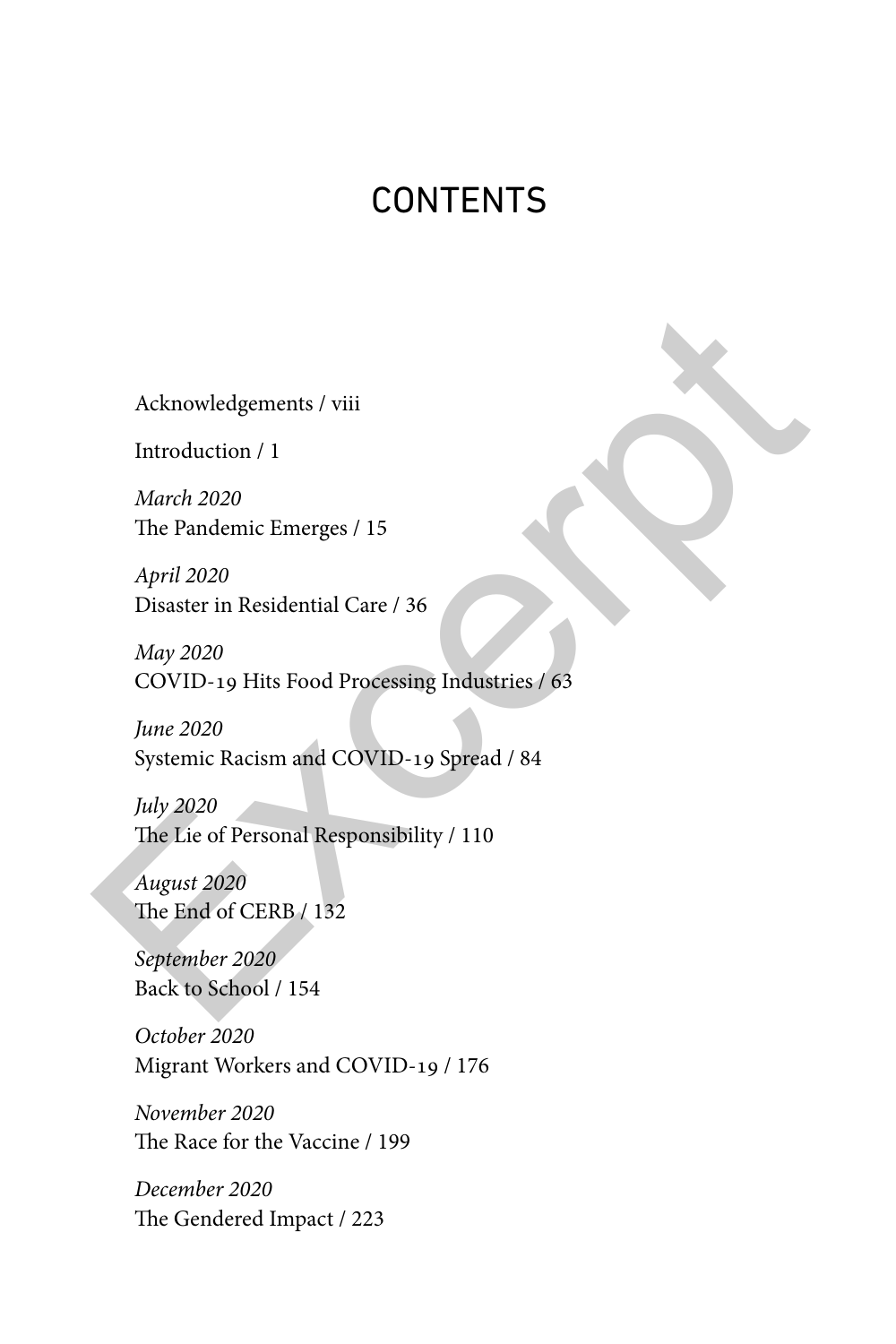*January 2021*  Disability Erased and Distorted / 247

*February 2021* Workplace Spread / 273

*March 2021* One Year in Media Cuts / 299

*Conclusion* Canada after COVID-19 / 329 One Year in Media Cuts / 299<br>Conclusion<br>Canada after COVID-19 / 329<br>Notes / 336<br>Index / 387<br>STRIKER AND THE STRIKER OF THE STRIKER OF THE STRIKER OF THE STRIKER OF THE STRIKER OF THE STRIKER OF THE STRIKER OF THE STRIKER O

Notes / 336

Index / 387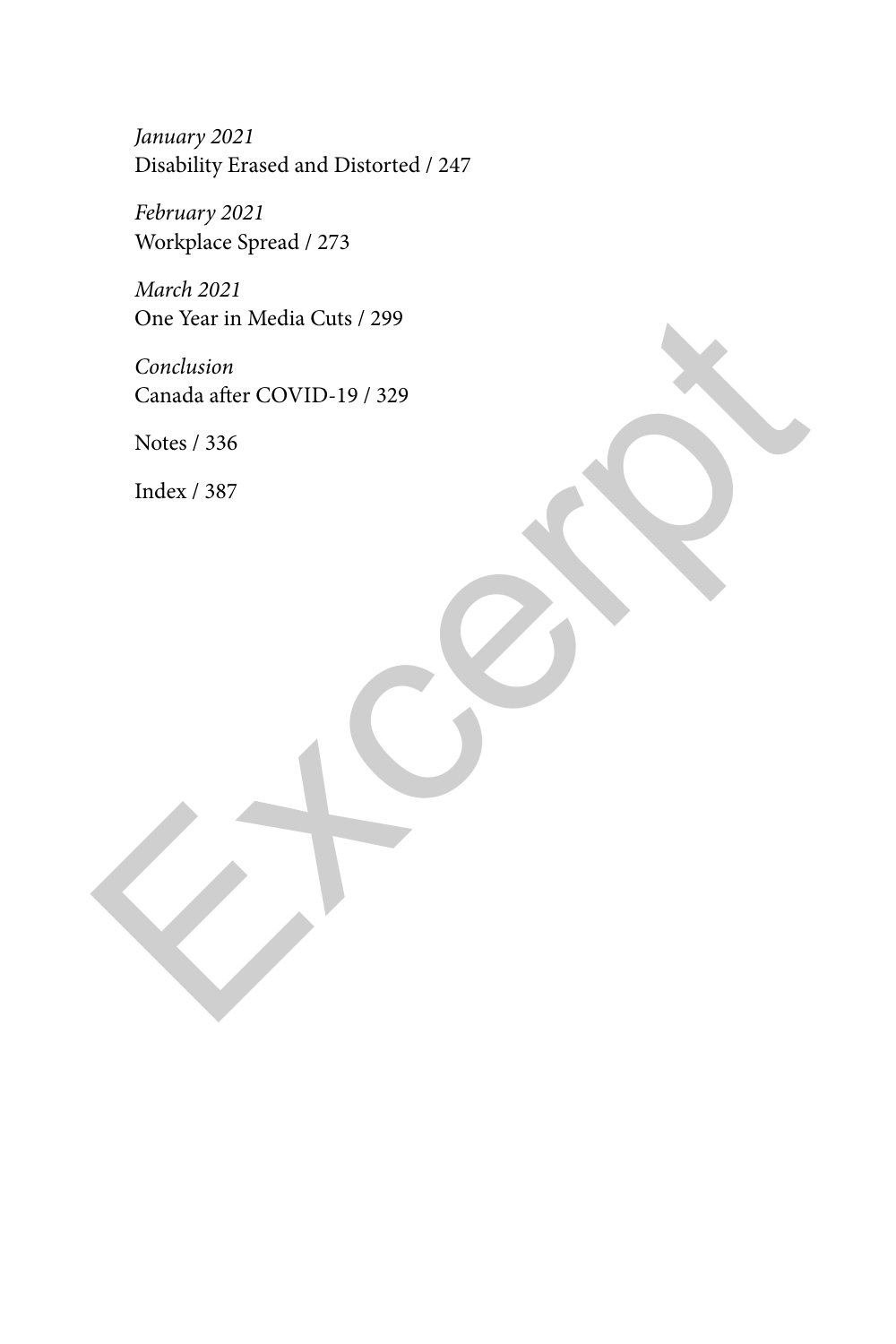# INTRODUCTION

"The Black Death acts only as an *exaggeration* of the class relations; it *chooses*. It strikes the wretched, it spares the wealthy." *—Jean Paul Sartre,* Search for a Method

t didn't occur to us to cancel our March Break plans. When I flew to Toronto from Los Angeles on February 29, 2020, someone at the meett didn't occur to us to cancel our March Break plans. When I flew to ing I was attending suggested our annual conference might need to be cancelled. She worked in the airline industry and I thought she was being dramatic. While the world would change less than two weeks later, on March 2, I didn't yet feel it. covid-19 was still thousands of kilometres away.

We left Toronto for Philadelphia on March 3. Aside from the giant jugs of hand sanitizer in the hotel lobby, everything was normal. Museums and bars were open. We watched the Flyers play against the Colorado Avalanche, my first live NHL game. Like thousands of other Quebecers, we flew home on planes that very well could have had COVID-19 cases in the cabin, a threat from the United States that was barely evident by the time we returned on March 7.

That next week, school was only in session three of five days. There was a PD Day, a snow day and then nothing. School was cancelled. My partner, who was on sabbatical at Penn State, rented a car and drove north through Western New York State just as the border was closing, hands clutching the steering wheel through a barrier of disinfecting wipes as he listened to American talk radio insist that COVID-19 was just a hoax. In the space of a year since that day he fled, of the 2.6 million residents of Western New York, more than 2200 died from COVID-19 and more than 101,500 people caught it. $<sup>1</sup>$ </sup> The means because the were the were the method, it spaces he wealthy,<br>tions; it *chooses*. It strikes the wetched, it spaces the wealthy,<br> $-$ lean Paul Sartre, Search for a Method<br>Toroto from Los Angeles on February 29, 20

We all have our own memories about where we were at the start of the pandemic. March 2020 will be tucked away forever in our minds as a time where everything ground to a halt and our dreams and plans for the foreseeable future turned into dust. If I close my eyes, I can still see the May I was supposed to have, the concerts in July, the four weddings, the fun.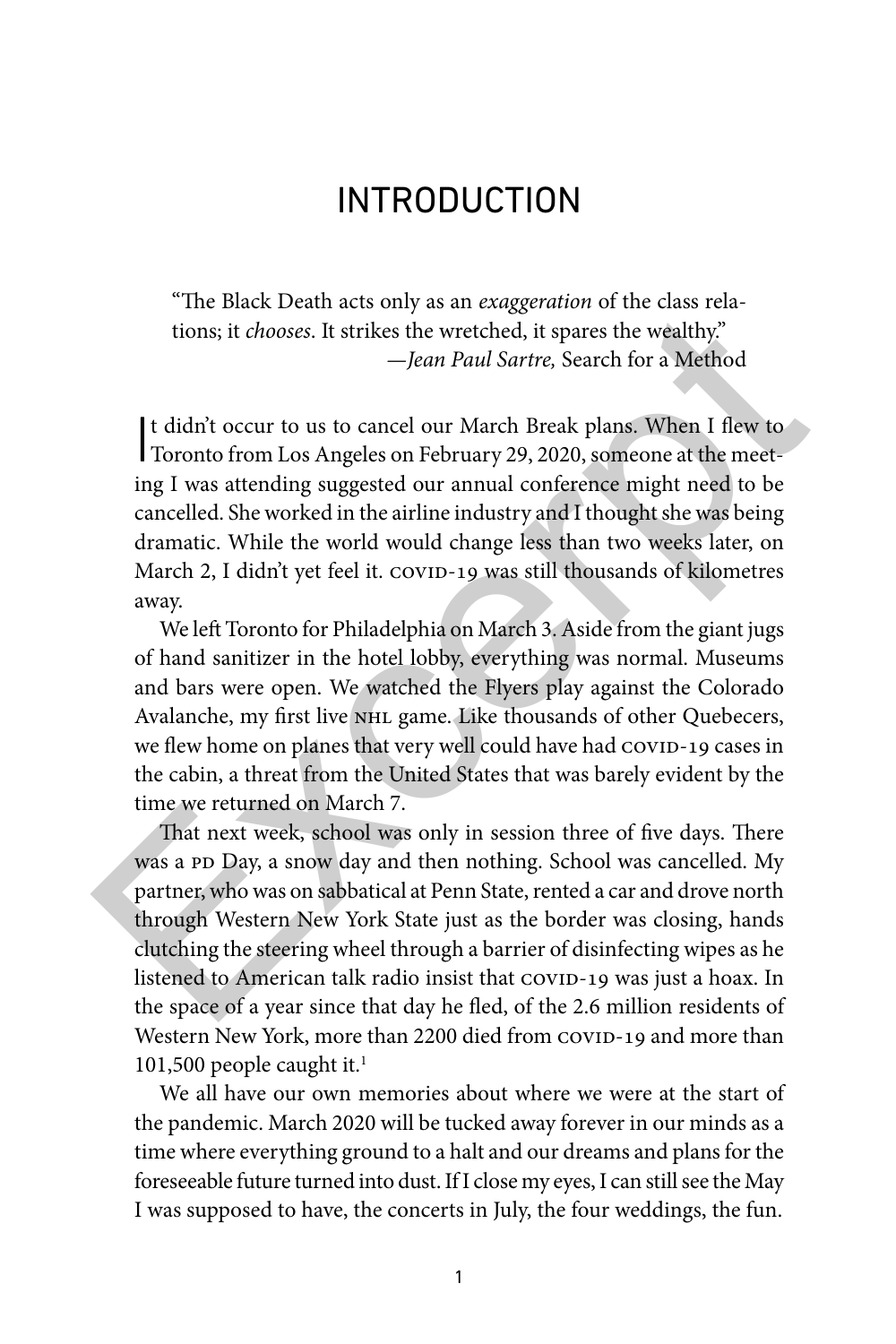### 2 SPIN DOCTORS

But that's not how life works in a pandemic; it becomes 100% oriented towards surviving, trying to rebuild a life based on our new circumstances. I was transformed into a stay-at-home mom, with the rhythm of a day that moves slowly and very quickly at once, arriving at the end with the singular thought: *I hope I didn't get COVID-19 today*. Wake up the next morning; do it all again for as long as it takes.

Regardless of where on Earth one found themselves — whether aboard a container ship, working in a hospital, mine or factory, fleeing war, famine or injustice or in "lockdown," whatever the local version of lockdown meant — the pandemic was a giant shock to every system. It stretched social safety nets thin, left a trail of millions dead and very few unscathed communities around the globe. The United Kingdom and the United States were countries where leaders boasted about how ready and capable each were to handle a pandemic. But they were led by bumbling elitist men, both whom were infected with COVID-19 and whose individualistic, strongman approach to leadership collided with the reality that the pandemic needed a collective approach. Despite the fact that each country had healthcare systems premised on very different models (one that is primarily public versus one that is primarily private), the outcomes were both alarming: by June 30, 2021, in the U.K., there were 4,830,418 total infections (7247 infections per 100,000 people) and 128,162 deaths (192.29 deaths per 100,000 people),<sup>2</sup> versus 33,343,961 total infections (10,159 infections per 100,000 people)<sup>3</sup> and 604,656 total deaths in the U.S. (184.2 deaths per 100,000 people).4 By comparison, Canada's infection rate death rate was 3767 per 100,000 people and 70 deaths per 100,000 people.5 Regardless of where on Earth one found themselves — whether aboard<br>a container ship, working in a hospital, mine or factory, fleeing war, fam-<br>or injustice or in "lockdown," whatever the local version of lockdown<br>meant —

Canada often contrasts itself to the U.S. and the U.K. and based on these figures alone, Canada fared better. Except even saying this depends on how the numbers are spun. Canada's case-fatality ratio as of July 1, 2021, was 1.9%, higher than the U.S.' rate of 1.8%. Canada may have been better able to control the spread of the virus but when people were infected, from February 2020 until July 1, 2021, the number of people who died as a result of their covin-19 infection was slightly higher than in the U.S.<sup>6</sup> Unlike Australia, Canada followed infection patterns of the U.S. and the U.K. and there are important lessons to be gained from Canada's experience for both nations, just as there are lessons Canada can learn from the U.K. and the U.S. The pandemic in Canada had the potential to be an explosive moment of change: in an instant Canadians could see that money was available to help people out of poverty; that the state had the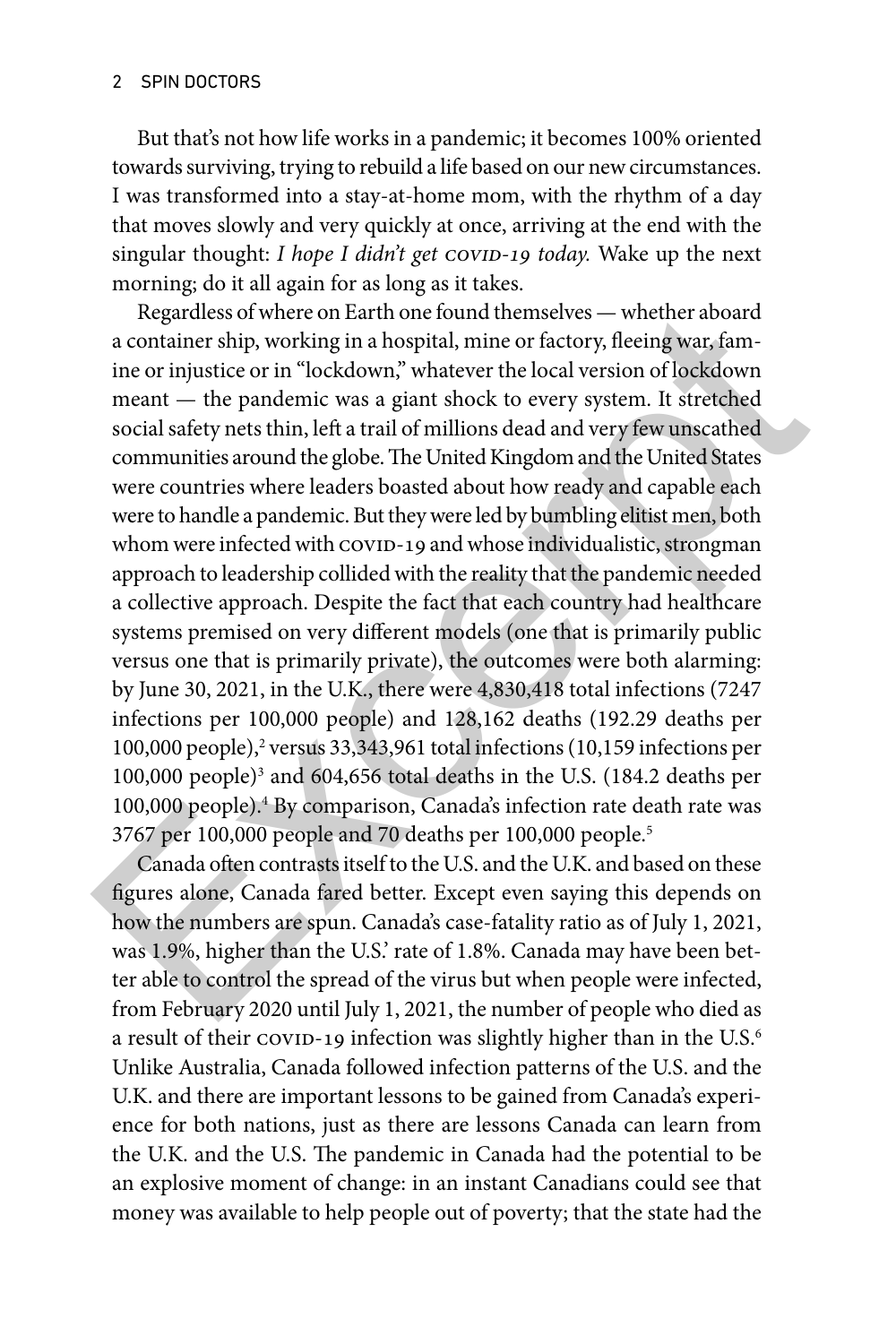power to make massive new social programs in a matter of weeks. This demonstrated that the excuses that underpinned the previous four decades of neoliberalism were lies. There was no reason whatsoever that similarly large changes couldn't be implemented in non-pandemic times, and activists saw that the moment was ripe to start talking about these changes.

Every social problem embedded within Canadian society was torn open by the pandemic. From ableism to ageism, from racism to poverty, from the environmental crisis to healthcare, COVID-19 upended the myths that had allowed problems to fester for so long. With the right social movement structure, the right spark, or the right confluence of events, much of what underpinned Canada's status quo could have come crashing down. But governments allowed the pandemic to get worse, and in so doing, entrenched the status quo much deeper. The status quo guarantees profits for private companies, even in the provision of essential needs like food. It sees Indigenous lands as free and open for the taking to enrich a small group of white people. Its labour market is so deeply racially segmented that the lowest-income workers are the least white, the highest-income workers are the most white, and the profits extracted from the poorest workers cause incredible stress and hardship. Canada's status quo: where social services have been so viciously hollowed out over forty years of neoliberalism that the only thing holding it together is the sheer will of workers. by the pandemic. From ableism to ageism, from racism to poverty, from<br>the environmental crisis to healthcare, covuto-19 upended the myths that<br>had allowed problems to fester for so long. With the right social move-<br>ment st

The neoliberal period in Canada was marked by massive divestments in Canada's social safety net. All Canadian political parties played a role in this divestment, but the turning point was the Chrétien–Martin budget of 1995. The status quo can trace its origins to that moment, where deep cuts to social spending undid years of welfare-state reforms, undermined public healthcare and created the social crises that COVID-19 so easily exploited.

This book is a snapshot of the first eighteen months of the pandemic. In the hopes that what has just happened is never erased from public consciousness, I have detailed, as best I could, the period of time from January 2020 until June 2021. In this time, according to official figures, 26,338 people died and 1,416,319 were infected. Behind these numbers, an untold number of lives were changed, new chronic illnesses developed and the course of history was profoundly altered. Any analysis needs start and end points, so even though Canadian officials are warning the population about a fourth wave at the beginning of August 2021 as I write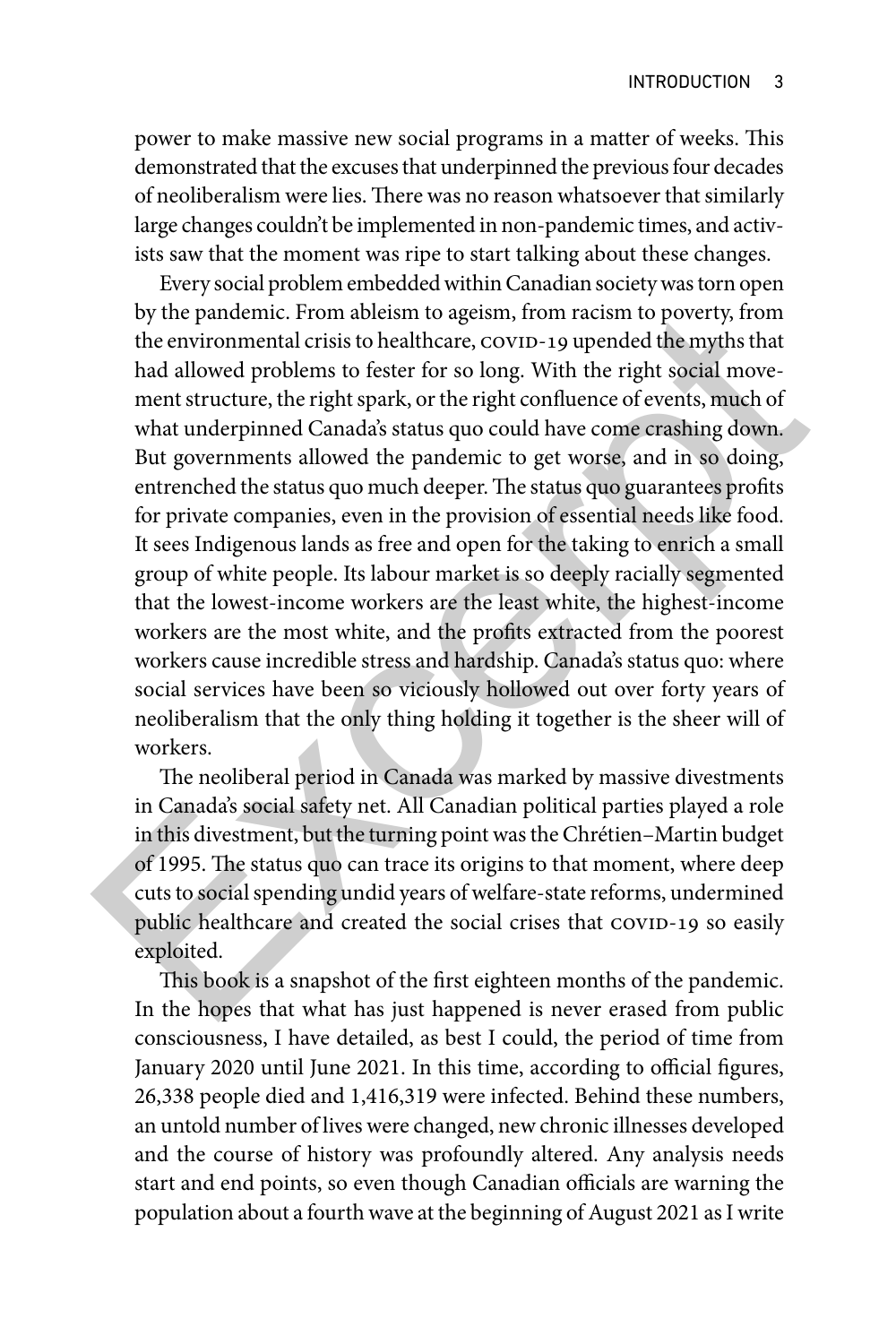this line, and as the pandemic rages on around the globe, I've limited my analysis to the time period in between January 2020 and June 2021. As such, it's written in the past tense, even though it's quite possible that the pandemic remains in the present tense the moment you find yourself reading this paragraph. I recognize that what comes next in fall 2021 may very well upend my educated guess that the period of mass deaths in Canada ended on July 1, 2021. Still, a critical analysis of media and politics during the first eighteen months of the pandemic in Canada can provide insights and lessons that we can and should carry forward, regardless of what the future holds.

This book examines the tension between the problems that COVID-19 laid bare and the work that politicians and media did to ensure that as little as possible would change, in spite of how badly Canadians need change. Politicians and journalists did this in very different ways, of course. There isn't evidence of widespread collusion between politicians and the press. To characterize the relationship between journalists and politicians during the pandemic as cozy would be inaccurate. They didn't have to be. Critical voices in Canadian media are systemically excluded by media owners. And so, when critical journalists were needed the most, they were mostly writing for small independent publishers, without the institutional backing that is needed to take on a government during a crisis. This was truest for opinion journalism, where the most insightful and critical opinions were most often found in the virtual pages of independent outlets. It was independent journalists who followed the death counts, factory outbreaks and local spread, and tied social services underfunding and profiteering directly to the disastrous outcomes detailed in this book. It was independent journalists who made the most compelling arguments in trying to answer why governments failed to contain COVID-19: governments failed only insofar as they failed to stop human suffering. They succeeded in their true priorities: protecting the profits and operations of corporate Canada while keeping this mostly out of sight and out of mind from Canadians suffering through pandemic measures and illness. Breaking pandemic management down into a question of protecting class interests was not something Canada's mainstream journalists were able to do, even if some of them were sympathetic. Canada's mainstream media is just as invested in protecting Canada's status quo as are Canada's politicians, and in this moment of crisis, they naturally found themselves on the same side. Canada ended on July 1, 2021. Still, a critical analysis of media and politics<br>during the first eighteen months of the pandemic in Canada can provide<br>during the first eighteen months of the pandemic in Canada can provide<br>i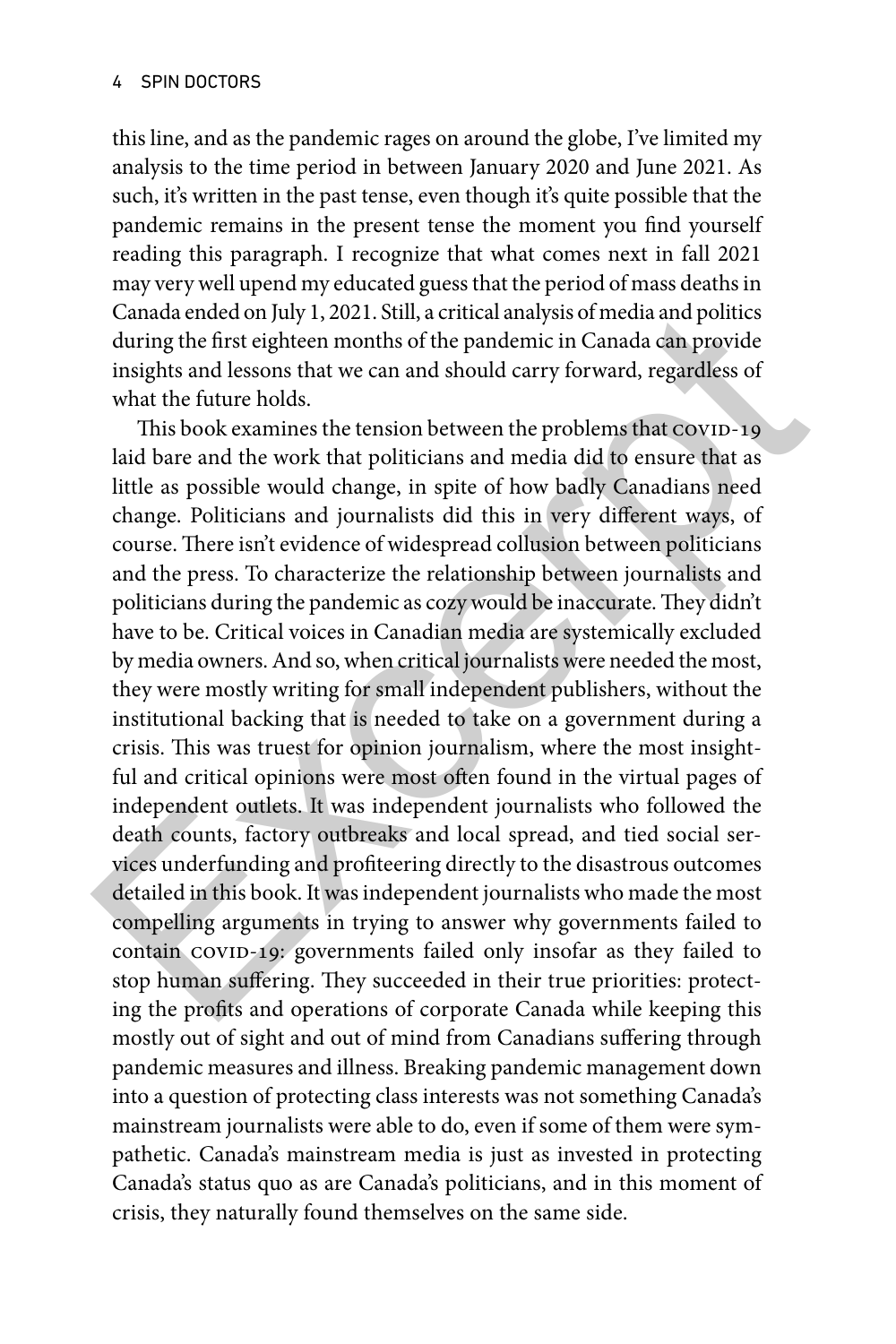Canadian media is more concentrated than it ever has been, and in 2020 it shrank even further. Media owners had a huge financial stake in how governments managed the pandemic. Most daily newspapers in Canada are owned by Postmedia. The publicly traded company is owned by Republican-linked Chatham Asset Management, hedge fund manager and Republican donor Leon Cooperman and German-based Allianz, which is an asset management and insurance company. Postmedia itself has direct connections with Conservative politics. For example, just before he ran for Ontario politics, Rod Phillips was its ceo. During 2020–2021, he held positions of Minister of Finance and Minister of Long-term Care. The other big media owners are Bell, Corus, Rogers and Québecor — all companies that rely on governments to protect their operations to be able to generate profits. Rogers and Bell in particular received a windfall with government aid programs, while also making lots of money from a subscriber base that needed telecommunication and Internet services as they isolated at home. Rogers, Bell and Québecor combined netted \$8.64 billion in profits in 2020, while Corus had a \$607 million loss. Media owners had a direct financial interest in how politicians reacted to the pandemic and their journalists were one way they could help spin the pandemic to their benefit. which is an asset management and insurance company. Postmedia itself<br>has direct connections with Conservative politics. For example, just be<br>fore he ran for Ontario politics, Rod Phillips was its c.e.o. During 2020-2021,<br>

Politicians exploited the fact that during the most confusing times of the pandemic, they would be able to get away with things that normally would have been unacceptable: making lockdown announcements at difficult times for journalists to cover, creating expensive new social programs in just a few weeks and enacting policies specifically meant to protect and enrich the business class. While some of their actions were good, on the balance, their actions would cause harm to average people while leaving Canada's elites in a better place than when the pandemic started. In choosing to protect the status quo over the safety of individuals, Canada's political emergency response could not stop COVID-19. In fact, it ensured it spread among the most marginalized people. It would be disastrous in Indigenous communities. It would ravage racialized neighbourhoods while white neighbourhoods had fewer cases and better access to testing. It would force people to put themselves and their families at risk to continue to supply Canada's beef exports to the world. It would make the rich even richer. For politicians, the stakes were high, especially as this rare moment left them exposed to a potentially historic uprising of Canadians fed up with the status quo.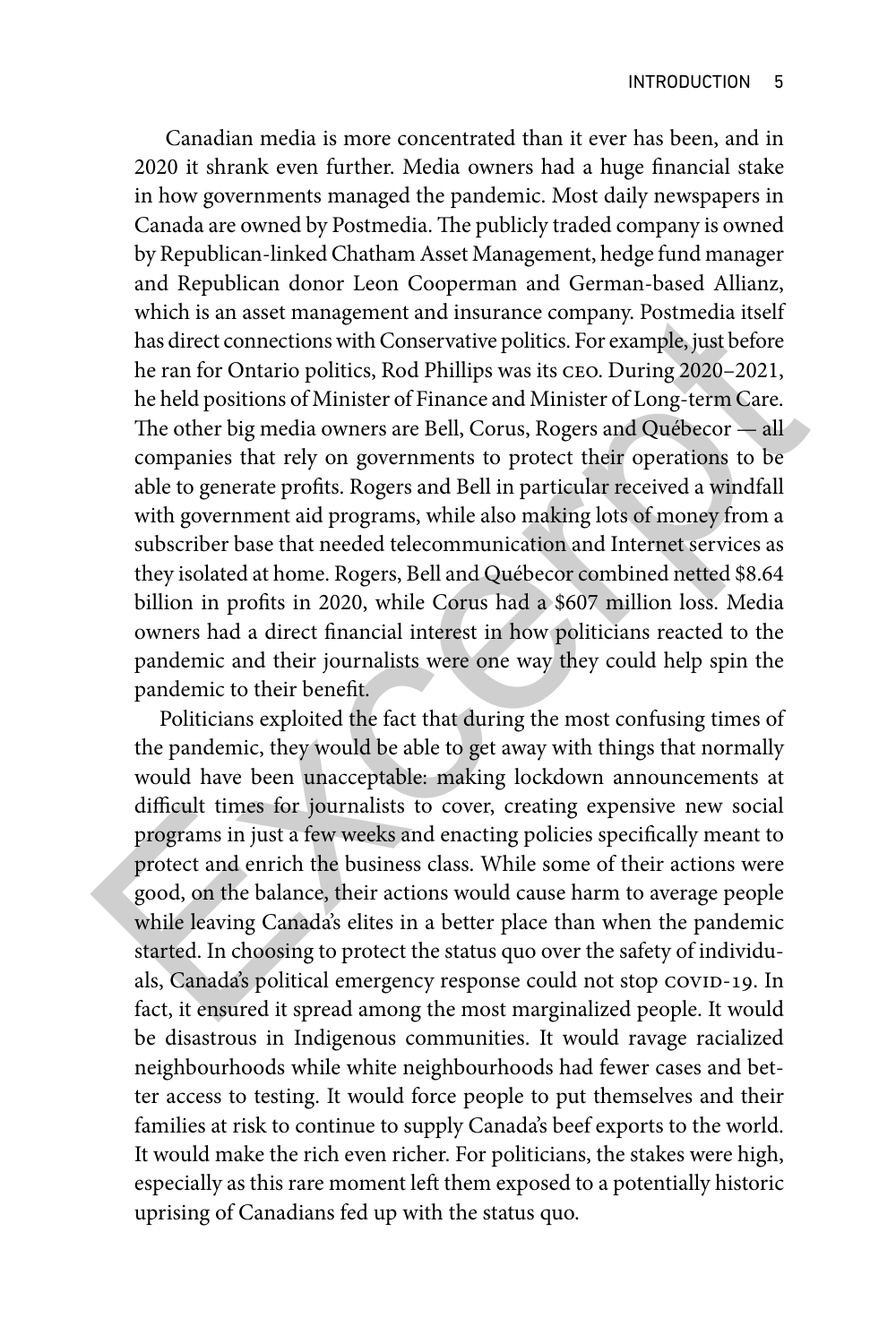### 6 SPIN DOCTORS

Day to day, journalists were paid to explain what was happening. They replaced jargon with plain language. They reported on daily numbers, press conferences and briefings; researched, analyzed and dug into issues. But it was rarely deep enough. At the same time, there was tremendous pressure on journalists that constrained reporting even further. While many journalists did what they could in very difficult circumstances to try and extract answers from politicians, their bosses benefitted if those answers were dampened or buried. From some corners of journalism, it was clear that journalists identified more with the politicians they covered than with the population they served. Many columnists heaped praise upon provincial leaders for their steady hands and sage decisions in columns that would read as if they were written directly by political staffers.

In 2020, media bosses eliminated thousands of journalism jobs. Journalists had to work from home, with fewer resources, fewer colleagues and the same challenges as everyone else related to infection control, schooling and caring for loved ones. Where politicians had their gilded suburban lots and little threat to their existence, most journalists wrote through their own anxiety, never knowing if the hammer would fall on them when their paper was sold for the third time in just a couple of years, or if their managers would lay people off again because of persistent government underfunding. The beginning of the pandemic was the moment for journalism to demonstrate its worth in Canada and far too many media owners saw it as a good time to fire, downsize and even close up shop completely. to try and extract answers from politicians, their bosses benefitted if<br>those answers were dampend or buried. From some corners of jour-<br>anism, it was clear that journalists identified more with the politicians<br>they cover

I imagine there will be a few journalists who will balk at the idea that they participated in spinning any part of the pandemic. But Canadian media's corporate interests didn't change during the pandemic. Issues like vaccine hesitancy and rollout were over-reported while information about ownership of private care home residences or racist healthcare systems was consistently under-reported. Canadian journalism's natural default is to defend Canada's status quo. From the CBC's vacant nationalism and nostalgia, to a refusal of media organizations like the *Globe and Mail* to accept that there has been genocide in Canada, mainstream media was not going to transform into a bastion of critical, intellectual thought overnight, especially considering prohibitive funding and resource constraints. Media owners are allergic to critical journalism at best and hostile at worst. The critical investigations that did happen should have helped to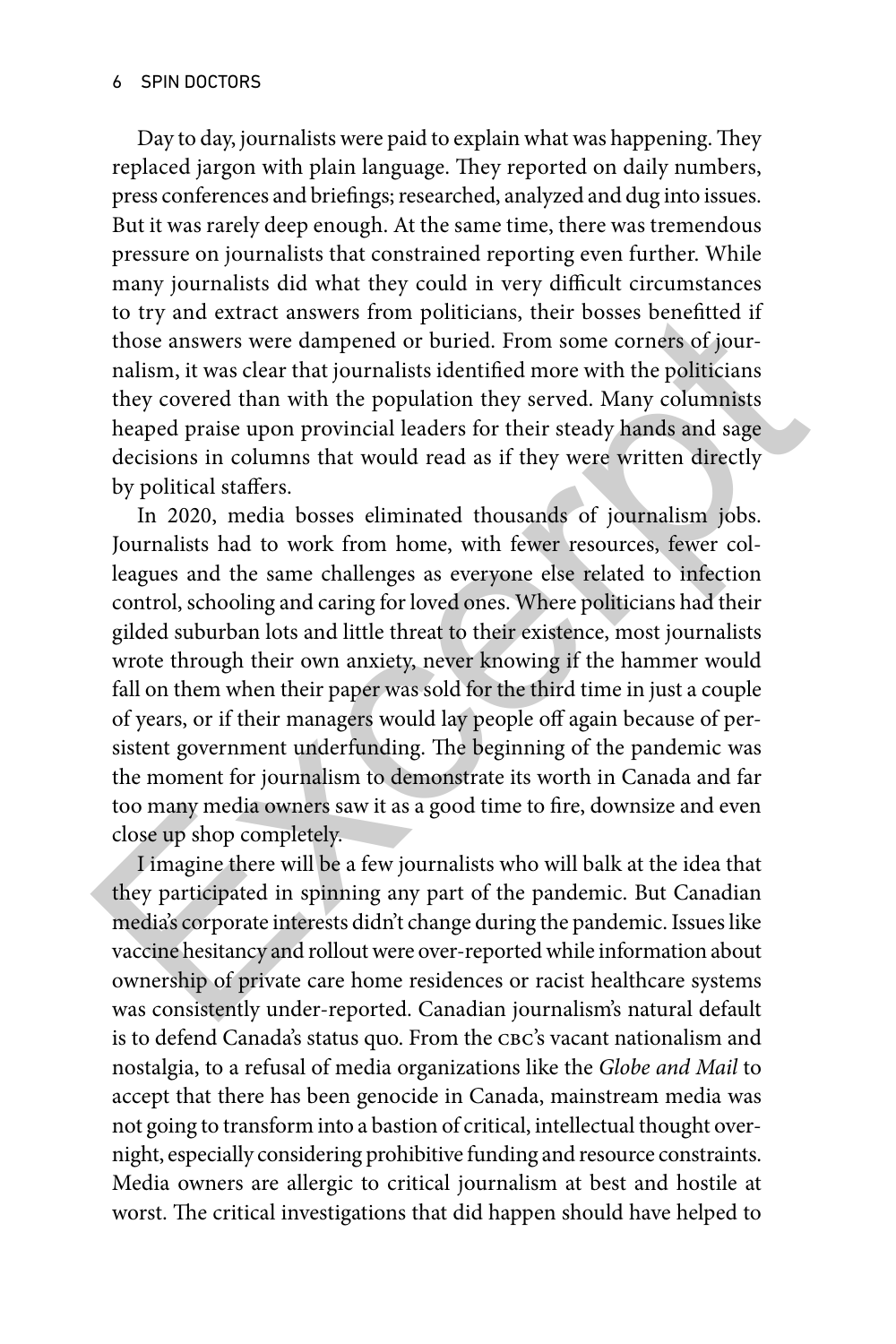challenge how other journalists reported about workplaces, food processing, residential care and government planning, but it couldn't — it was hived off from the day-to-day, uncritical reporting that created a tsunami of media coverage so overwhelming that many people found it easier to tune out than to read everything.

Much of the analysis in this book is based on how I experienced March 2020 to June 2021 not just in my day-to-day life but also in the interpretations I read. This information formed the foundation for how I've been thinking about the pandemic, but it also created the breadth, and limits, of my own research. On April 13, 2020, after having recorded an episode of the podcast I co-host with Sandy Hudson called *Sandy and Nora Talk Politics,* I realized that deaths were increasing so quickly in long-term care that there would need to be a record of this that was easy to reference. I asked on Twitter if anyone was doing this already, and the answer seemed to be no. That night, I made a public spreadsheet that accounted for 250 deaths that I could find by searching through media reports alone. 2020 to June 2021 not just in my day-to-day life but also in the interpreta-<br>tions I read. This information formed the foundation for how I've been<br>thinking about the pandemic, but it also created the breadth, and limits,

Every night thereafter, I added to the list. To do so, I combed through news websites, public health unit data, provincial ministry websites and obituaries to try and get a picture of just how many people were dying in residential care. And to my surprise, I was the only one doing it. Every night I would read between twenty to fifty sources trying to account for Canada's dead. By the time I had finished writing this book, I had read nearly thirty thousand articles and web pages from news organizations and public health units from across Canada.

So much of covid-19 reporting relied on two sources, at most: a public health official and a politician. If the article explored something more in-depth, it would usually feature a doctor or an academic. Isaac Bogoch, Samir Sinha, Brooks Fallis, David Fisman, Abdu Sharkawy, Jennifer Kwan, Irfan Dhalla, Michael Warner and Vivian Stamatopoulos became media regulars, explaining epidemiological curves, outbreaks within long-term care, new COVID-19 restrictions and the progression of vaccines. So did Dan Kelly from the Canadian Federation of Independent Business (CFIB), one of the loudest voices advocating to protect profits at all costs. The overwhelming focus on profits, at the expense of individual and community well-being was done through highlighting Kelly's voice specifically and consistently during 2020. In general, reporting didn't really evolve, each article reading as if it could have been written in May 2020, September 2020 or June 2021. There was no innovation in how a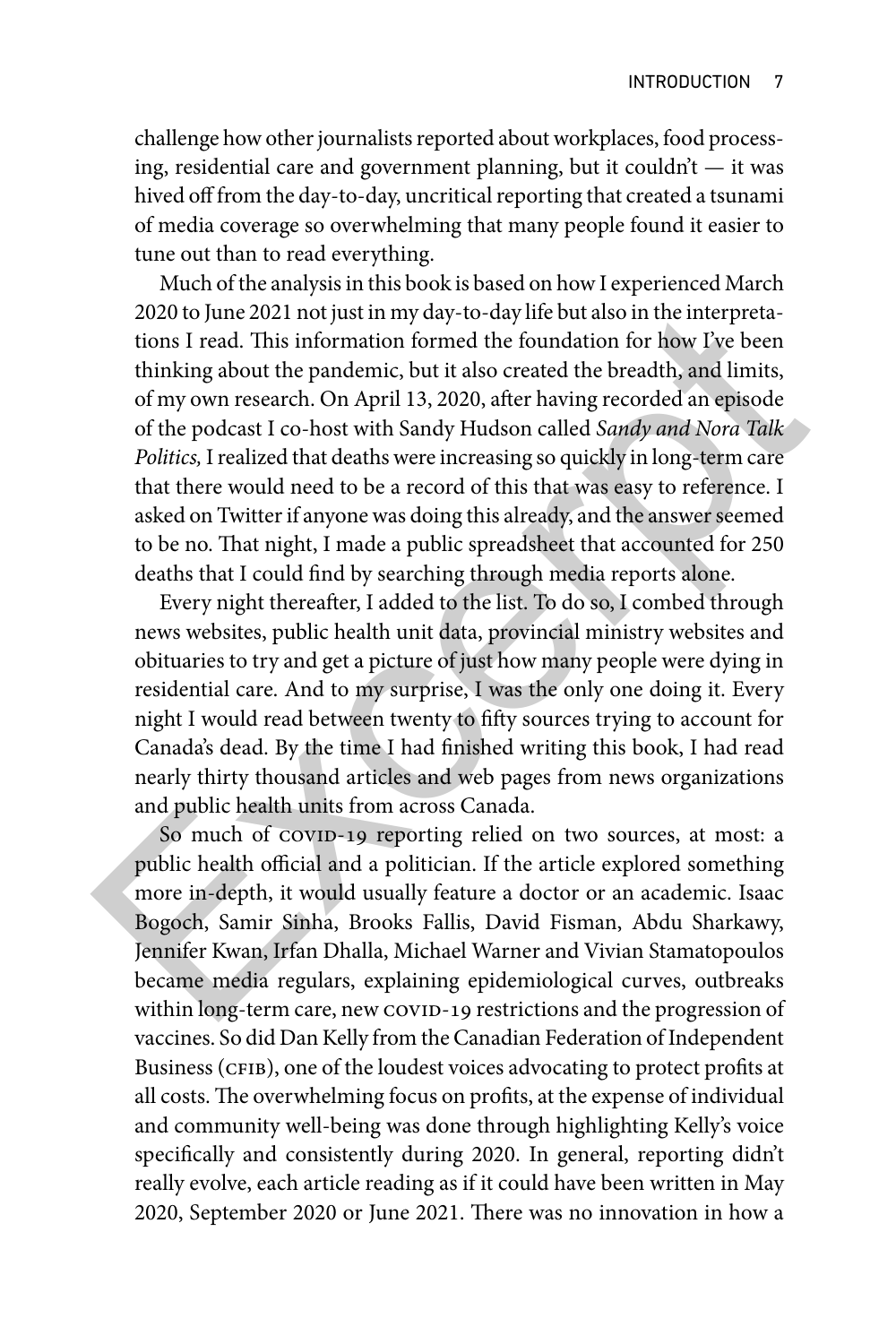story was told: instead, it was a daily stream of data and some analysis, all contained in a very strict set of political parameters.

And confoundingly, the data didn't get much better over the course of the pandemic either. In some cases, it even got worse. Death statistics were often approximative, incomplete or totally absent. It made analyzing provincial data very difficult. News organizations routinely made data errors or reported on death and infection rates from a current outbreak with no mention of previous death and infections that had happened at the same facility. The data errors helped to feed the emerging anti-lockdown, anti-vaccine crowd who tried to demonstrate that foggy data was proof the pandemic was entirely made up. The pandemic started with journalists and politicians united in their criticism of China's approach to containing the virus, both levelling charges against the nation of suppressing information. And yet, data suppression was a major problem in Canada too, hiding and obscuring everything from the origins of outbreaks to the numbers of deaths from outbreaks within Canadian hospitals. Data changed from region to region, day to day. Death counts were added to and subtracted from, and data was obscured through debates about whether or not a death caused indirectly by COVID-19 should count as a COVID-19 death. The lack of information was another of many tactics that were used to distract from understanding a full picture that should have been clear and easily communicated: the oppressive structures that are baked into Canada's economy and society need to be transformed if we want to keep communities safe and secure. errors or reported on death and infection rates from a current outbreak<br>with no mention of previous death and infections that had happened at the<br>same facility. The data errors helped to feed the emerging anti-lockdown,<br>an

While the breadth of my nightly research underpinned my understanding of the pandemic, analyzing how journalists spun the pandemic required intense research that was specific to the topics in this book. I tried to be as broad as I could in my sources referenced. I reference 579 articles from 136 news outlets, written by 423 journalists. At 115 references from 30 different regions or divisions, CBC/Radio-Canada is the most cited news source, followed by CTV national and regional stations (82) and Global national and regional stations (52). There are ten Frenchlanguage sources referenced, 11 sources from B.C., 17 from the prairie provinces, seven from Atlantic Canada, 13 from Québec and four from the territories. Importantly, 29 sources are independent media outlets, many who have been founded in just the past five years. Newfoundland and Labrador and Prince Edward Island do not feature prominently, nor do the territories, partly because infection levels were so impressively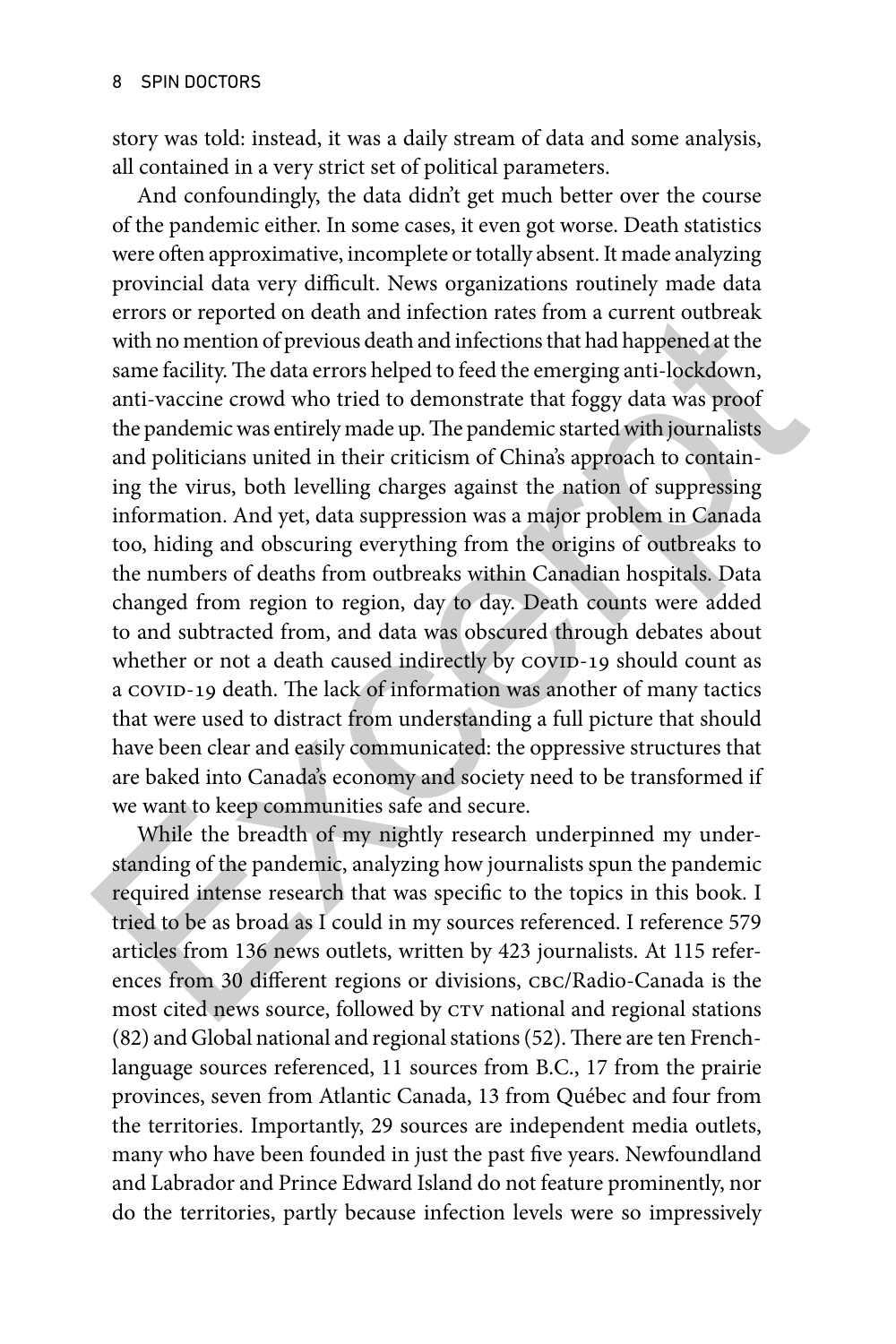kept low in each jurisdiction, and partly because Canada's population centres took up a lot of space, as they tend to do. While my research is not exhaustive, I have tried to ensure that I am fairly reflecting the way in which each chapter's theme was generally covered in the media from January 2020 until June 2021— the period of onset and mass death during Canada's pandemic.

Telling this story is impossible if it isn't told through the experiences of how we lived it. It wasn't a theoretical exercise; the pandemic had material impacts on Canadians, and analyzing these impacts required that people were understood as being connected to their work, home, family and community lives. The most common ways in which journalists spun the narrative to protect the status quo was to zoom in very closely on an individual and tell a story through them. Through this frame, the pandemic became individualized. Struggles were detached from broader social forces and therefore solutions were elusive, difficult to understand or far too complex to be seriously considered. This had a very big impact on how people came to understand the pandemic: worker deaths were explained through obituary-style features that rarely held anyone accountable for a death; deaths in residential care were broadcast through the voices of sons or daughters or friends in mourning; the plight of a frontline worker was used to illustrate the struggle of working through a pandemic, though the profits that were extracted from their labour were almost never mentioned in the same article. It atomized people, erased the connection that they had to a broader community and made it impossible to understand how covid-19 was so deftly moving from individual to individual. After all, those community connections were so critical to being able to understand community spread. It's no wonder that community spread was one of those nebulous terms that we never really got a proper sense of, despite the fact that it was frequently talked about by politicians and journalists. Telling this story is impossible if it isn't told through the experiences of<br>how we lived it. It wasn't a theoretical exercise; the pandemic had material<br>impacts on Canadians, and analyzing these impacts required that peo

Each of these chapters follows one month from March 2020 until March 2021 and each month is anchored by a theme, though the information contained within each chapter is not limited to each month. While time felt meaningless for many people in 2020, it was often measured by waves, moments that were unique to Canada and didn't align necessarily with waves in other countries (nor did these waves even overlap from region to region within Canada). When I refer to the first wave, I mean between March and June 2020. The second wave started in September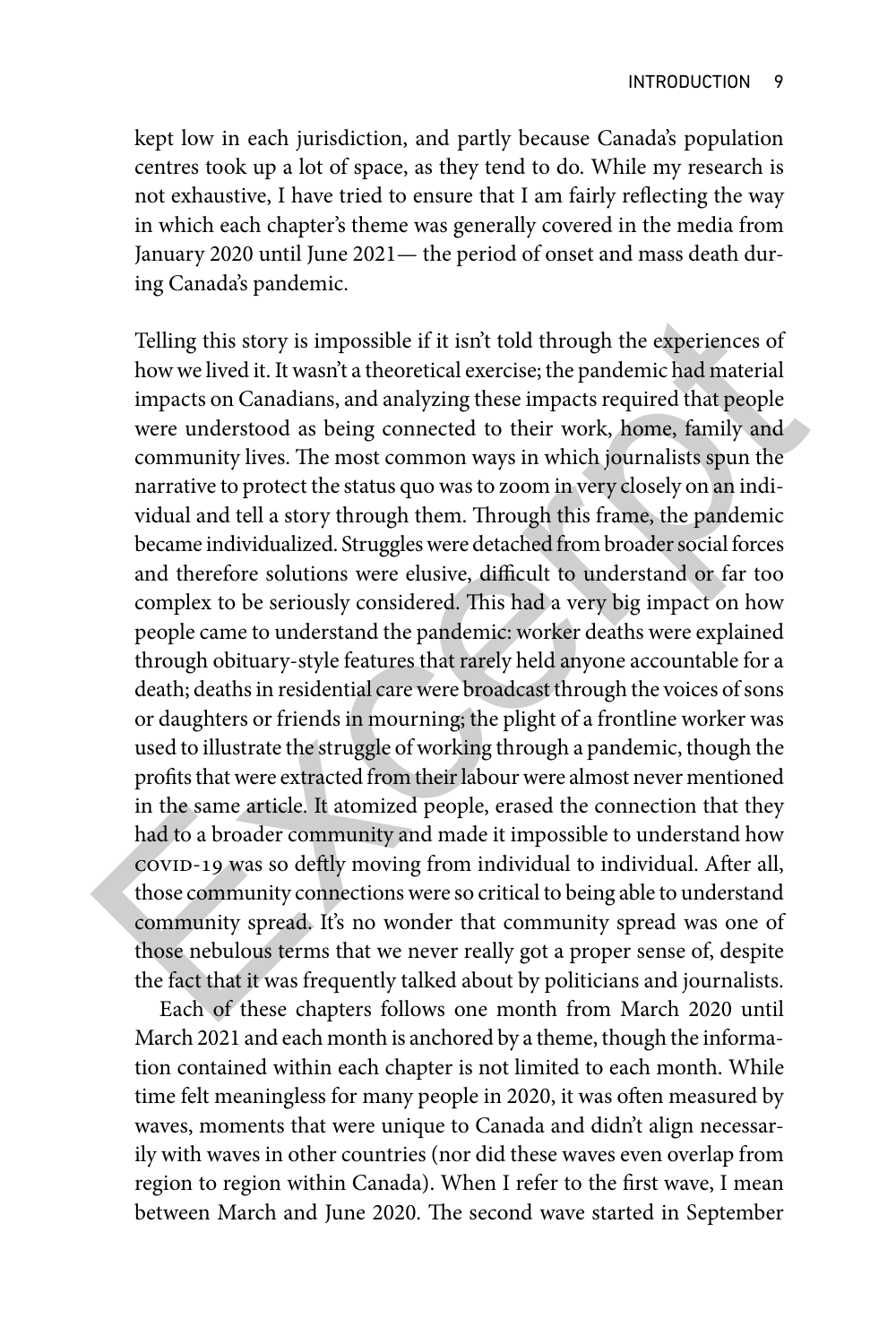2020, intensified in November and December 2020 and calmed down by February 2021. The third wave started before the second wave really ended in February 2021 and ended by June 2021.

The way that the pandemic was explained at the start would set in motion so much of how it would be explained throughout. In the chapter covering March 2020, I examine how the earliest discussions of the pandemic would lay the foundation for how politicians and journalists would frame COVID-19. The intense focus on China helped to obscure the responsibility that Canada held for not being prepared for a pandemic. This set off a marked rise in anti-Asian racism and made it acceptable for politicians to avoid responsibility for the actions they took or didn't take.

In the chapter covering April 2020, I explore the carnage in residential care. Residential care was in such rough shape before the pandemic that it should have been obvious COVID-19 would be devastating if it got inside the walls of Canada's thousands of residential care facilities. By April, Canada was dealing with an undeniable crisis. The confusion around what was happening, made possible especially thanks to a lack of uniform data and clear reporting that consistently named who was responsible for the operations of each facility, made it hard to understand how these facilities could have been better protected, even improved.

By May 2020, the first mass workplace outbreaks were being reported in meatpacking facilities in Alberta, and journalists placed the spotlight on food processing industries. In this chapter, I examine the combination of low-paid work, workers who have precarious status and an overrepresentation of racialized workers that created the conditions for food processing to be one of the industries hardest hit by the pandemic. Racism underpinned the brutal conditions within Canada's food industries, and I explore the racial impact of COVID-19 even further in the chapter covering June 2020. Though data was hard to come by, the impact of the pandemic on racialized communities was undeniable by June, and yet, journalists rarely wrote through a racialized lens to help explain how COVID-19 was impacting whom the most. Politicians didn't enact targeted measures either, even after data did become available that demonstrated the toll covid-19 was taking on racialized communities in cities and small communities across Canada. pandemic would lay the foundation for how politicians and journalists<br>would frame covup-19. The intense focus on China helped to obscure the<br>responsibility that Canada held for not being prepared for a pandemic.<br>This set o

As the summer months moved people outside, politicians started talking more about the role personal responsibility played in reducing case numbers. In the chapter covering July 2020, I examine how politicians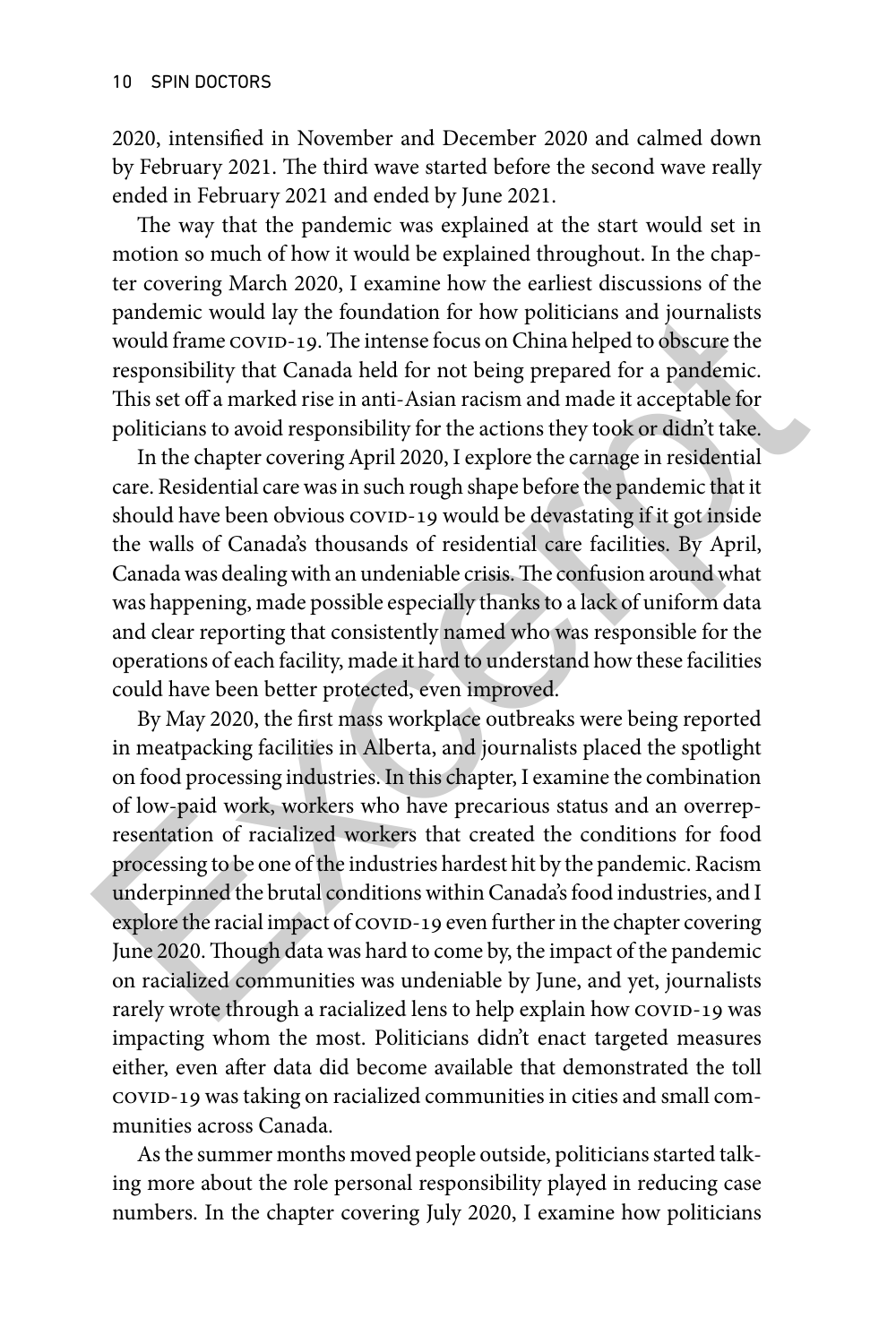used this narrative to shift focus off workplaces and family dwellings as a source of COVID-19 spread, and onto individuals. This both rendered action ineffective, as individuals alone didn't have what they needed to stop COVID-19, and it reformulated responsibility from a collective one, tiered by how much power a group of people had in society, to solely an individual one. The covID-19 alert app played an important role in this, sold to Canadians as an effective tool to stop the spread of the virus, while evictions continued, housing continued to be unsafe and people were forced to continue working. The personal responsibility narrative dovetailed with the government's most important aid program, the Canada Emergency Response Benefit (CERB), which was intended to help individuals weather the pandemic. When CERB was supposed to end in August 2020, it threw thousands of people into chaos, as they scrambled to try and find a way to supplement their income. In this chapter, I explore how the government managed CERB while also deciding to reward employers with a mass cash transfer called the Canada Emergency Wage Subsidy (cews), which came with very few strings attached and tied worker aid directly to the whims of their employers. The government did all of this while not demanding that managers take extra precautions for their workers during the pandemic or mandating paid sick leave, a rallying cry that united activists from all across Canada. this, sold to Canadians as an effective tool to stop the spread of the virus, while evictoins continued, housing continue of be unasfe and people were forced to continue working. The personal responsibility narrative dovet

The chapter about September 2020 examines the way in which schools became a proxy war to make arguments that were both for and against public health orders. Schools became a symbol for how seriously a jurisdiction was taking COVID-19 spread. The start of school year 2020 coincided with the 2020 harvest, which put the spotlight again on seasonal migrant workers and how badly their bosses treated them, during the pandemic. In the chapter covering October 2020, I examine how the successful and relentless advocacy of migrant workers and their allies allowed this issue to pierce through a media landscape that was still mostly ignoring the role that workplaces were playing in spreading COVID-19. The Seasonal Agricultural Worker Program (sawp) took centre stage, as advocates pushed journalists to explore horrible living and working conditions that gave rise to COVID-19 infections and employer reprimand.

By November 2020, the world had its first hope that a vaccine wasn't too far away. In this chapter, I look at how the vaccines were reported and how journalists too often promoted narratives about vaccine hesitancy more than they explained how the vaccines were being made. This helped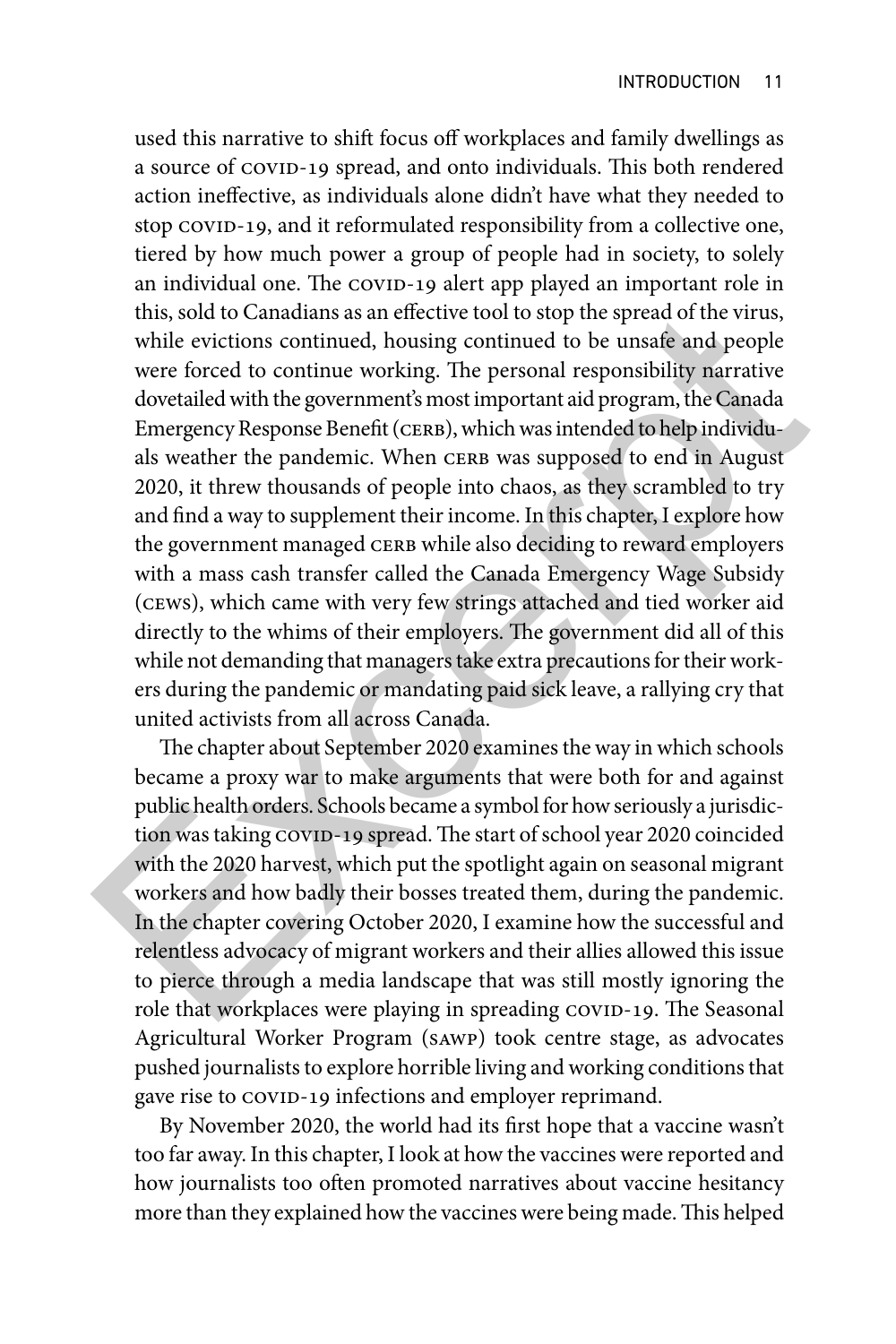to fuel the rise in far-right, anti-mask/anti-vaccine movements, which politicians did not take seriously as extremist movements, and which journalists gave far too much airtime to. Politicians argued over how fast vaccines could be distributed to Canadians and the Canadian government purchased more vaccines per capita than any other country in the world, lining up with other Western nations to oppose waiving ip rules around vaccine development, blocking information — and safety — from flowing to poorer countries. Neither issue received as much coverage as the anti-mask/anti-vaccine protests, and this lack of information allowed for politicians to make vaccine demands that were impossible or ridiculous simply to boost their political popularity.

In the chapter covering December 2020, I examine the pandemic through a gendered lens. Women, especially disabled and/or Black, Indigenous and racialized women, bore the brunt of the economic losses that the pandemic dealt. While this received a lot of media coverage relative to other issues, like the impact of COVID-19 on disabled people, the coverage rarely sought to put forward fundamental solutions or hold politicians to account. Politicians mostly offered platitudes, even as the statistics were showing a marked rise in gendered violence and frontline agencies were crying out for help. Disabled women were especially made to be vulnerable during the pandemic, given very little income support and few services. I explore this further in the chapter about January 2021, which looks at disability more broadly and how journalists and politicians nearly entirely erased disability from the public discussion of who is most threatened by COVID-19. Instead of disability or chronic illness, the term "comorbidity" became more popular, signalling to Canadians that avoiding the worst outcomes of a COVID-19 infection was as easy as not having an underlying health issue. vaccine development, blocking information — and safety — from flow-<br>ing to poorer countries. Neither issue received as much coverage as the<br>anti-mask/anti-vaccine protests, and this lack of information allowed for<br>politic

In the chapter about February 2021, I look at the role that workplaces played in spreading COVID-19. Politicians often directly or indirectly hid the impact that workplaces had on spreading COVID-19, and it wasn't until after Canada was well into the second wave that journalists finally started examining the role that large, congregant workplaces played in propagating COVID-19. But it wasn't as if workplaces were entirely erased: small businesses became the stand in for Canada's economy in media, erasing large congregant work settings and thus distorting where COVID-19 was most serious, confusing Canadians about what kind of workplaces were more susceptible to COVID-19 spread.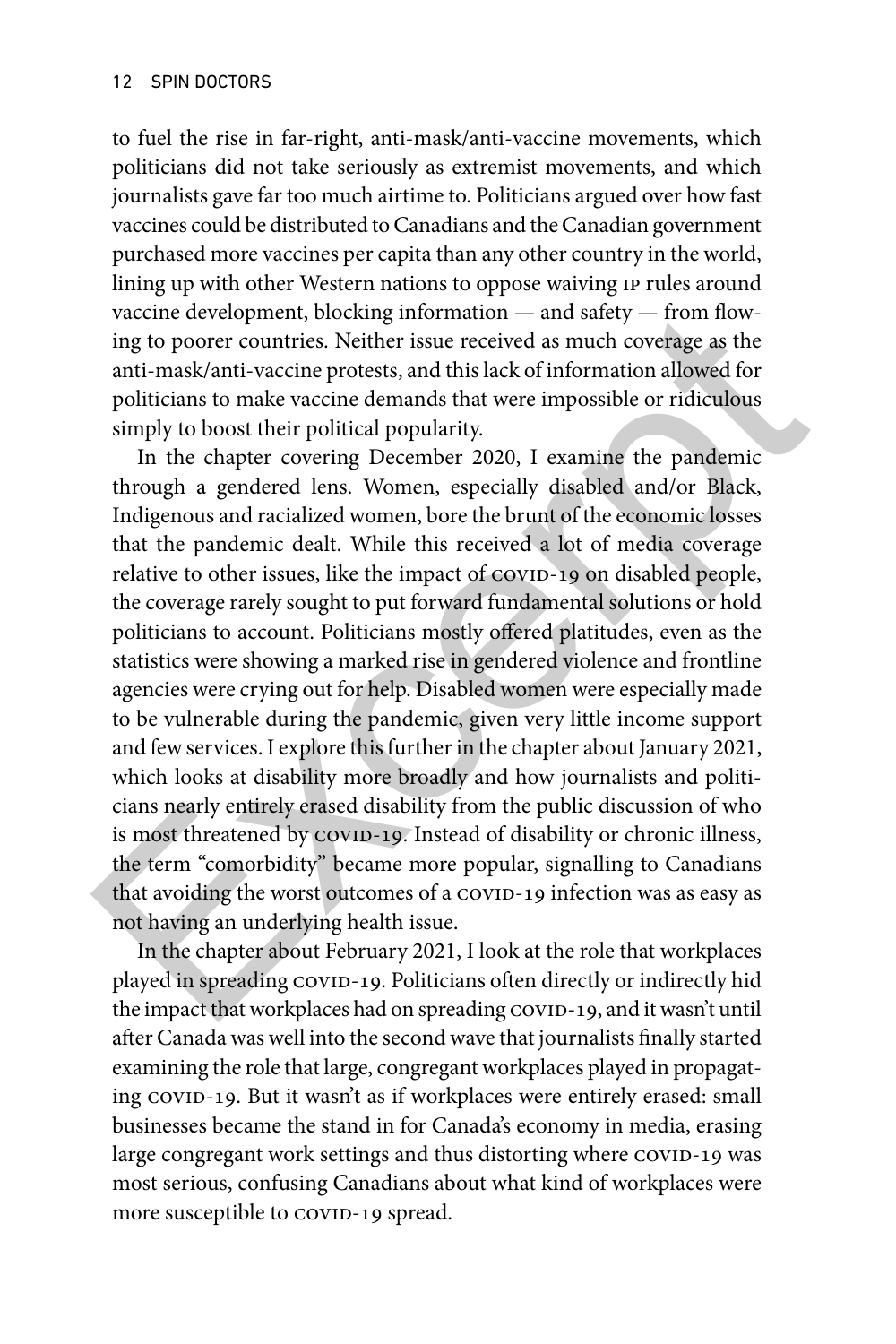The final chapter, which covers March 2021, examines the elephant that is lurking in most of the pages of this book: how the media industry fared during the pandemic, trying to fulfill its mandate while bosses hacked away thousands of jobs. By March 2021, there had been one year of job losses within media agencies. Journalists were under pressure to report on the health crisis of the century while they also faced increasing attacks from their own media companies. Cuts to the media industry had profound impacts on the quality and depth of local news, the breadth of national news and the ability that media had to hold anyone to account for the existing issues laid bare by COVID-19.

There was an overreliance by some to describe the pandemic as being a moment of intense fog. This fogginess allowed politicians to spin a narrative they preferred to tell, one that shaped how Canadians understood what was happening, who to blame and, critically, how to stop it. But that narrative was incomplete, and sometimes downright misleading. And journalists, far more often than not, repeated politicians' talking points thereby contributing to this fog and making it very hard for Canadians to keep up with the news: what was happening, what did it mean and who was responsible? There were very few individuals who were able to cut through it and explain plainly what was happening, and many of those voices are featured in this book. attacks from their own media companies. Cuts to the media industry had profound impacts on the quality and depth of local news, the breadth of national news and the ability that media had to hold anyone to account for the

In her 1978 essay, "News as the reproduction of the status quo: a summary" Gaye Tuchman, a sociologist renown for her analysis of media and bias, describes how the way in which news is framed is similar to a window frame: "Characteristics of the window, its size and composition, limit what may be seen. So does its placement, that is, what aspect of the unfolding scene it makes accessible."7 Journalism is necessary not only because it creates the frame through which people understand current affairs, but also because in so doing, journalists can create understandings and tendencies that permeate throughout a population. While straight reporting shouldn't be in the pursuit of changing politics directly, it also shouldn't be in the pursuit of not changing politics either. What it must do is give people a window with the fullest possible view of what is happening. The window that journalists construct has enormous consequences on how people understand the world around them. During the pandemic, structural and social forces meant that journalists far too often crafted a tiny window frame, looking out over only a part of the story, and Canadians were left with a small fraction of the knowledge that the moment demanded they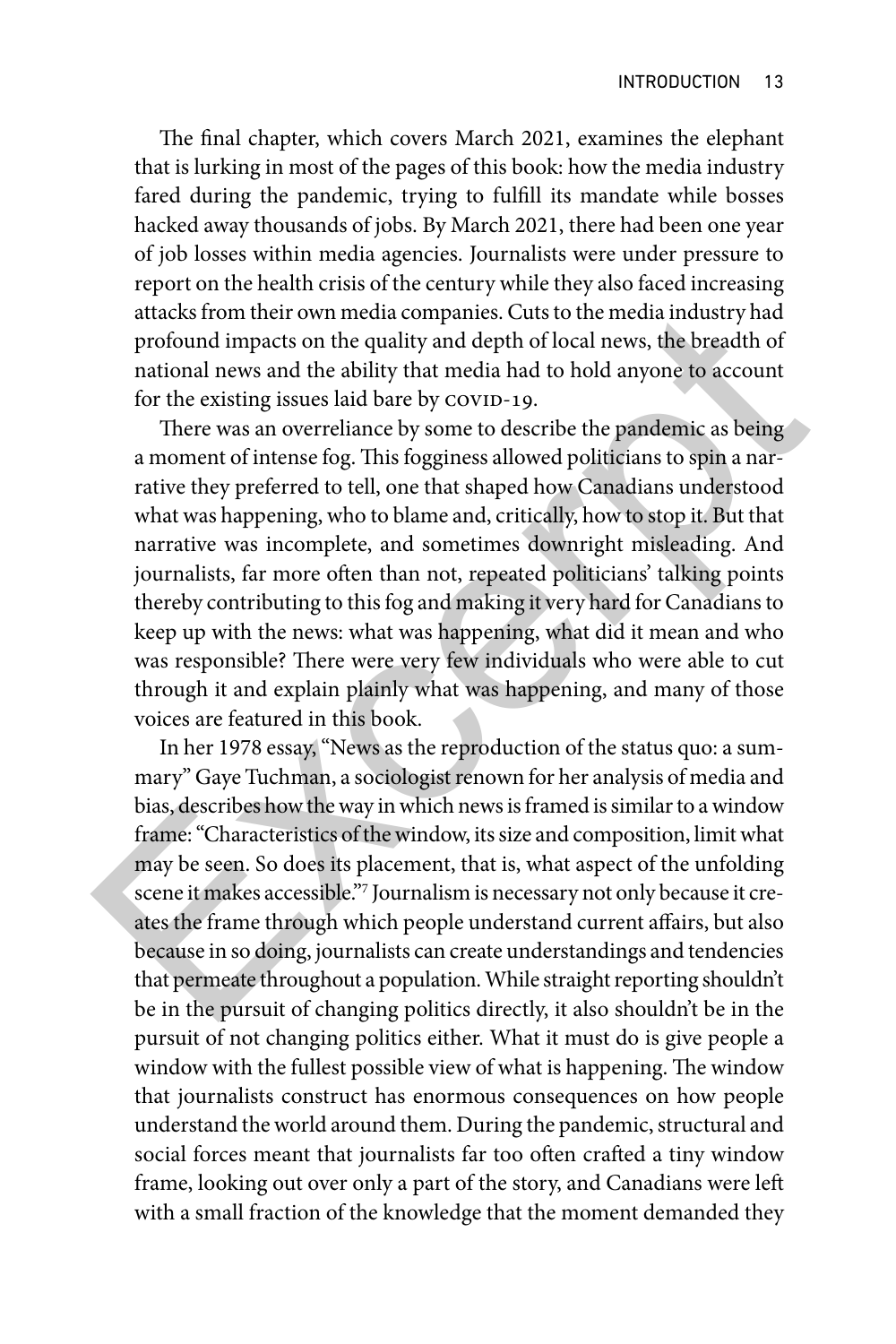have. Critical journalism — that is, journalism that specifically targets power — was sorely missing, and Canadians were worse off because of this. Knowledge had the power to create new political understandings and movements, or it had the power to confuse and confound an audience desperate to understand what was happening and why. Far too often, the knowledge made possible by journalism was the latter.

The spin started early  $-$  even before  $cov$ ID-19 had arrived in Canada — and it set in motion a dominant media frame that didn't question fundamental problems with Canadian society, even though those problems are what allowed COVID-19 to run wild, ending lives and permanently altering others. Politicians chose to protect the status quo at all costs. And journalists covered the news in the way that they usually do — with some criticism but not much, and certainly not enough to arm people with the knowledge necessary to adequately hold their leaders to account. The spin started early — even before COVID-19 had arrived in Canada<br>
— and it set in motion a dominant media frame that didn't question fun-<br>
amental problems with Canadian society, even though those problems<br>
are what all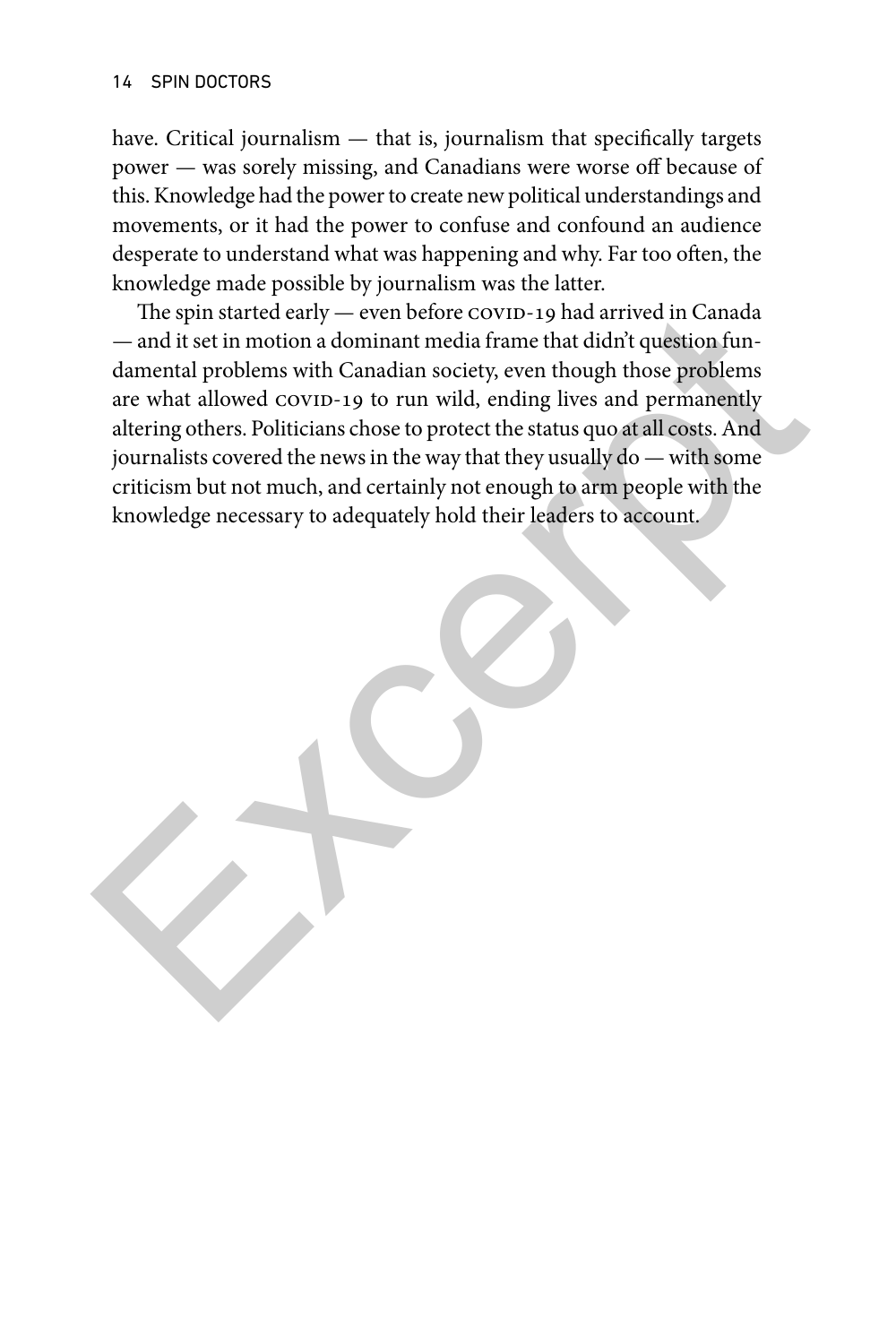# *March 2020* THE PANDEMIC EMERGES

## *Cases: 28 Deaths: 01*

arch 2020 was the month that never seemed to end. As the world approached March 2021, across popular culture and social media, many people said we had never really left March 2020, the month where everything stopped. Plans that had been put on hold had either evaporated or, in incredible optimism, pushed ahead by one year, and then pushed ahead by another. For Canadians, March 2020 became the dividing line between the old world and the new, and people clung to this line not knowing where the next line was — whether one that demarked the end of the pandemic and the beginning of a new world, or maybe a return to the old. Or worse.

Global attention was turned to the Diamond Princess cruise ship. After the market in Wuhan China, the Diamond Princess would become the second most famous superspreader event in the world. Journalists looked for the local angle — find a Diamond Princess passenger who was a citizen or who spoke the same language, and get them live to air from their tiny quarantined cabins. covin-19 spread among the 3711 passengers, and infected individuals from at least 11 different countries.<sup>2</sup> As the ship was docked in Yokohama, Japanese public health officials had the responsibility to coordinate with passengers and crew, get seriously ill passengers off the ship and impose public health measures to try and control the spread. Of the 256 Canadians on board, 47 caught the virus.<sup>3</sup> On February 28, the first citizen of the United Kingdom died. Nearly a month later, the first citizen of Canada died. The Diamond Princess monopolized early news of the coronavirus and showed the world early on that the virus didn't care about nations and borders. The globe was in this struggle together, whether politicians acknowledged this or not. Cases: 28<br>
Deaths:  $0^1$ <br>
Deaths:  $0^1$ <br>
Deaths:  $0^1$ <br>
Deaths:  $0^1$ <br>
Deaths:  $0^1$ <br>
Deaths:  $0^1$ <br>
Deaths:  $0^2$ <br>
All approached March 2021, across popular culture and social media,<br>
many people said we had never really

As journalists gathered stories related to the Diamond Princess and Wuhan, there was very little introspective reporting about how Canada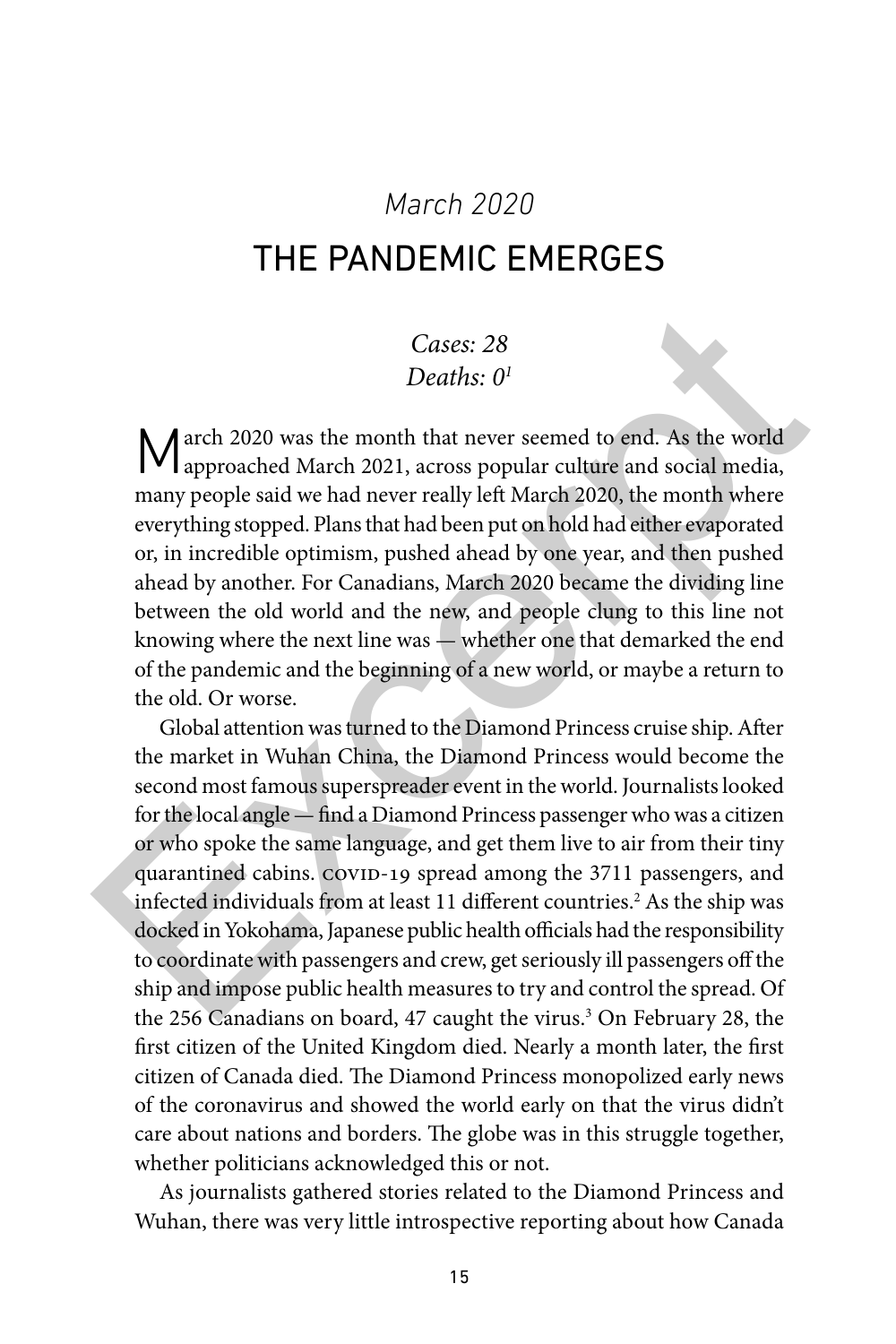was managing what would soon become a full-blown pandemic. Canadians had no idea that our response was lagging as a result of bad public policy decisions and missteps from public health and political responses. Instead, media clung to the narrative that COVID-19 and China were inextricably linked. The cover of *Maclean's* announced, "China's efforts to stop the Coronavirus have failed," in alarming font superimposed over a gas mask.<sup>4</sup> When COVID-19 finally came to Canada, it didn't come through the channels that we were warned to be wary of. It came from the countries Canadians travel to most, during a time of year notorious for travel.

covid-19 was scary. It was unknown. In the fog created by these unknowns, the way in which COVID-19 was framed in early 2020 would set up how it was written about for the following 18 months. The first opportunity to frame the pandemic didn't come from journalists or politicians, though. It came through public health officials, mostly chief medical officers of health, who spoke directly to the population addressing questions about COVID-19, what it might do and how people could keep themselves safe. Except even they didn't really know the answers to these questions. The unknowns were filled in with innuendo about China and people were told to stay calm. Politicians exploited both messages for political gain and journalists reported mostly uncritically. Journalists were forced to create a new kind of journalism on the fly: pandemic journalism, which had to sort through a mix of anecdotes, ever-changing data, competing priorities and policies and experts who often agreed, but sometimes did not. This new kind of journalism became increasingly self-referential, like news that modeling predicted next month's case growth, which generated another story later on based on whether or not the models were correct. Politicians announced measure after measure and journalists became their amplifiers, teaching us about social distancing, contactless shopping and what we knew about the daily COVID-19 case counts. superimposed over a gas mask.<sup>4</sup> When covID-19 finally came to Canada, it didn't come through the channels that we were warned to be wary of. It cane from the countries Canadians travel to most, during a time of year notor

We would find out later that COVID-19 entered Canada not through China, as had been what we were told to expect, but from the U.S., the U.K. and Austria. We would also find out that Canada, once a global leader in pandemic early-warning research, had effectively turned off this early alert system in 2019 through interference and mismanagement of the Global Public Health Intelligence Network (GPHIN). This created a vacuum within global pandemic monitoring that, had it been working as it was supposed to, might have found COVID-19 earlier, giving the world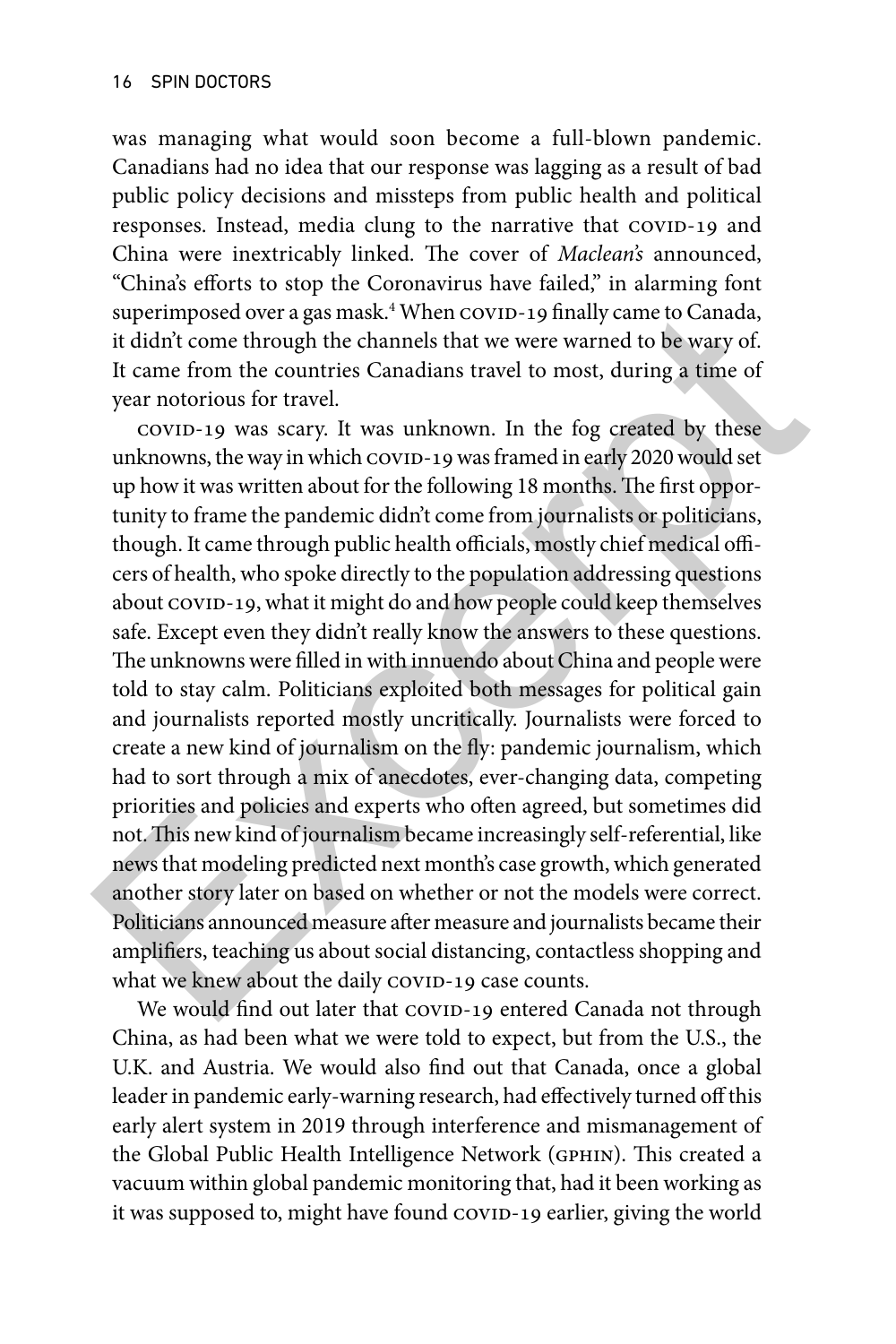more time to prepare. We will never know how many lives during the first wave could have been saved, if only we had better understood the threat that faced us in February 2020, just as Québec started its March Break.

On February 29, 2020, I caught a CNN headline on a TV at Los Angeles International Airport: "Trump gives update after first coronavirus death." The man was in his 50s, from Washington State and it wasn't clear where he came in contact with the virus. He hadn't travelled. He hadn't been in contact with anyone who had had  $covID-19$ .<sup>5</sup>

I was in a high-risk location: a busy international airport in the United States. Not many travellers were wearing masks, me included. Like tens of thousands of Quebecers, I had no sense of just how close we came to finding ourselves among the thousands of unlucky ones who would bring covid-19 back to Québec from their March Break trip. British Columbia already had six cases by February 20.6 On February 27, Québec recorded its first official case: a woman had light symptoms after returning from a trip to Iran.<sup>7</sup> Even though covin-19 had reached Canada, politicians and journalists still talked about the virus as an existential threat from abroad: the Diamond Princess and Wuhan. It had barely hit Italy by then; only a few small towns had been locked down for a week by February 29.8 he came in contact with the virus. He hadn't travelled. He hadn't been in<br>contact with anyone who had had covtro-19.<sup>5</sup><br>I was in a high-risk location: a busy international airport in the United<br>States. Not many travellers

In February and March, China loomed large in COVID-19 coverage partly due to the fact that China had the most experience with this new and frightening virus. Everything known at the time about symptoms, hospital overcrowding, the seeming randomness with which the virus kills and overall case fatality rates came from China. Globally, journalists and politicians relied on medical reports and journalism from within Wuhan to translate what might happen in a local setting. The first wave of the virus in China peaked at the start of February and by the end of the month, daily new cases were considerably lower, thanks to China's aggressive pandemic mitigation policies.<sup>9</sup>

After February 25, cases announced outside of China exceeded the number of cases announced within the country.<sup>10</sup> The first cases that would propel Canada's first outbreaks came from the U.S., Austria, England, India and Italy. By the time there was another fatality outside of B.C., four people had already died at Lynn Valley Care Centre, a facility in North Vancouver that was home to Canada's first outbreak, and one of B.C.'s deadliest. Canada's fifth death happened at a Barrie Ontario hospital; a 77-year-old Muskoka man who had caught covin-19 from a close contact.<sup>11</sup> Despite the intense focus on China, and the way that media and public officials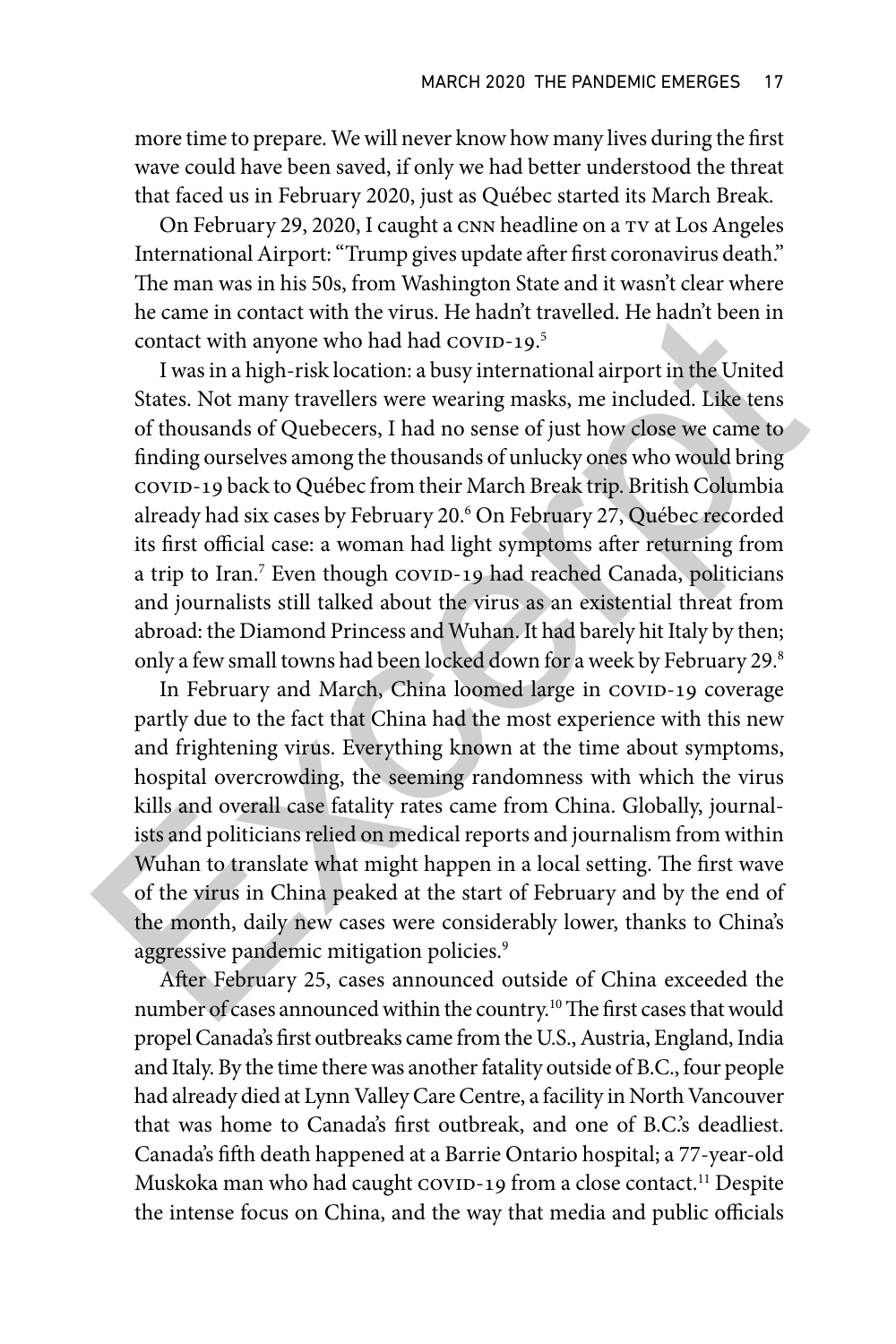focused on the possibility of spread of the virus from China, the first four people who died in Canada were victims of a long-term care system that would colossally fail over the next two months, and the fifth contracted the virus from a close contact.

### OBSESSED WITH CHINA

From the start, the North American obsession with China allowed politicians to lay blame at the feet of a foreign government rather than take responsibility for how unprepared for a pandemic North America really was. This obsession also drove media analysis, justifying a deluge of coverage on Wuhan, their farmer's markets, Chinese government authoritarianism and what that government may or may not have hidden. It was easier to blame the Chinese than it was to ask why Canada's pandemic stockpiles were depleted or how many post-sars policies were still in effect.

Death came to North America far earlier than was first reported. The first death was nearly a month earlier than the first official death announced on February 29, 2020. Patricia Cabello Dowd of California died suddenly from a heart attack on February 6. Dowd had not travelled and had no contact with someone known to have had COVID-19. Her death, announced months later at the end of April, was proof that there was some level of community spread in the United States, gone undetected by state public health officials.<sup>12</sup> The morning of Dowd's death, CBC Radio's *The Current* featured two segments on COVID-19: one that looked at spread on cruise ships and included an interview with Diamond Princess passenger Kent Frasure and the second focused on China. They promoted the second segment like this: "we hear from people in Wuhan who say the Chinese government has played down the coronavirus outbreak at home."<sup>13</sup> The intense focus on China from Canadian journalists left little room to examine North America with similar attention, including posing similar questions about the North American response, and what officials might have been holding back from the public. On February 26 in Washington State, two people died in a nursing home from covid-19, at a location that was nearby the hospital where the February 29 death had occurred.14 Nursing home deaths would become far more important to Canada's story than anything happening in China, and yet, nursing homes received barely any coverage in February, as I explain in the April 2020 chapter. From the start, the North American obsession with China allowed<br>politicians to lay blame at the feet of a foreign government rather than<br>take responsibility for how unrepared for a pandemic North America<br>delity was. This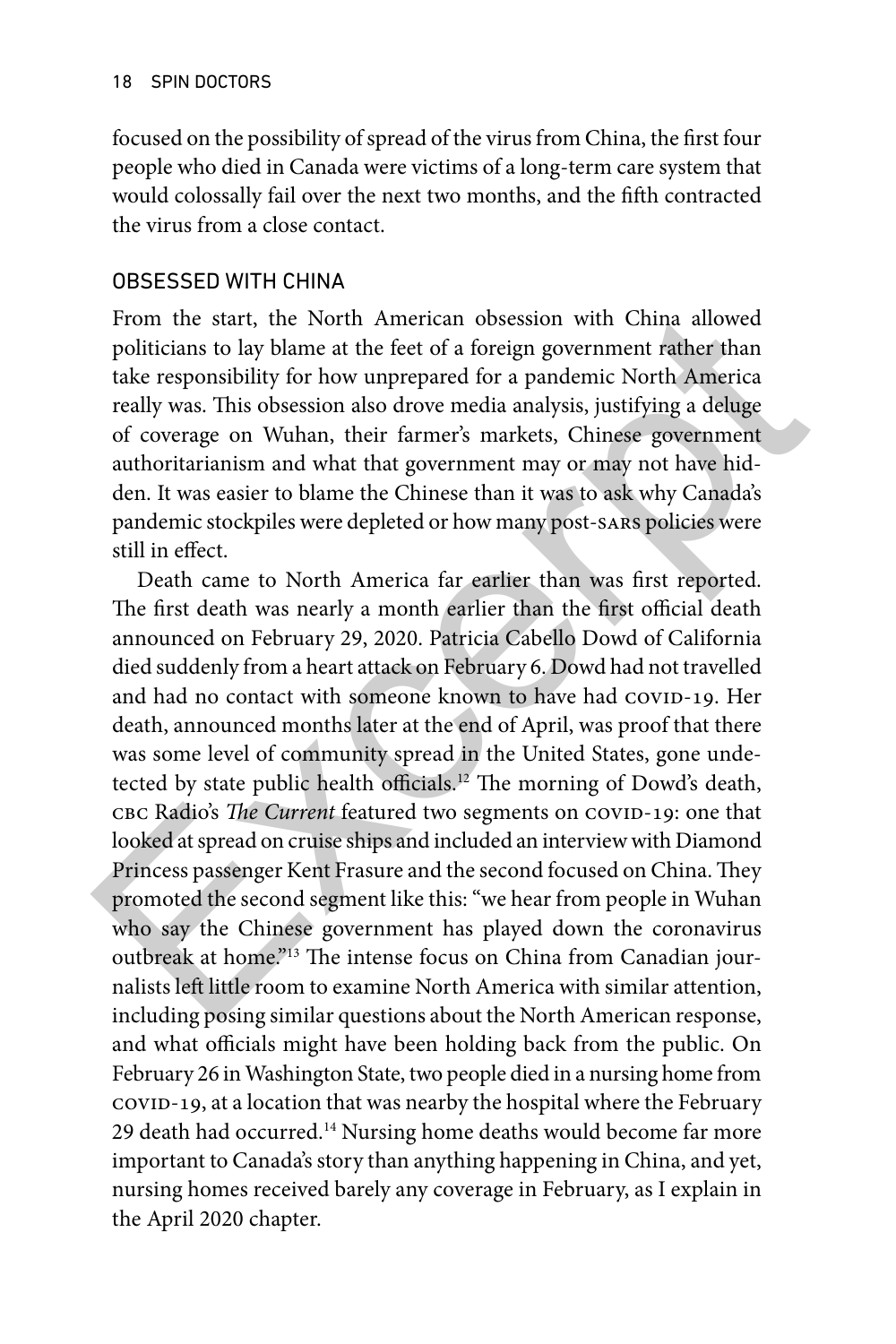As the virus started to spread into other parts of the world, Englishlanguage journalists covered the pandemic as if it were a threat coming from overseas that could be battled if it appeared on a country's shores. By the time the virus had established itself in Canada, cases were mostly linked to travel, especially from the United States. But the U.S. was still not front-of-mind for public health officials, politicians or journalists. On March 5, *Global News* reported, "People travelling from China or Iran are being asked to self-isolate for 14 days, and Henry said anyone who has travelled elsewhere and is feeling ill should also stay home."<sup>15</sup> Even though the article mentioned that there was at least one case from Seattle and that cases there were skyrocketing, Provincial Health Officer Bonnie Henry reminded British Columbians to be careful about travel, specifically naming China and Iran, and not the United States, as locations that necessitated a 14-day quarantine. Politicians, public health agents and journalists focused on China — what Chinese officials knew, what they should have done and the ways in which Western leaders thought China had been negligent.<sup>16</sup> At a March 9 press conference, where Canada's first covin-19-related death was announced, *Bloomberg* reported that B.C.'s Minister of Health Adrian Dix said that of the 32 people in B.C. who had COVID-19, only five had contact with China. Compare that to "several" transmissions related to the Lynn Valley Care Centre outbreak and 16 connected (directly and indirectly) to Iran, and it's clear that the rhetoric of where covin-19 was coming from did not match where the vast majority of people caught it.<sup>17</sup> March 5, *Global News* reported, "People travelling from China or Iran<br>are being asked to self-isolate for 14 days, and Henry said anyone who<br>has travelled elsewhere and is feeling ill should also stay home."<sup>15</sup> Even<br>tho

It was a big mistake to frame this pandemic in relation to China. That was clear in February, when the World Health Organization (who) created the name covin-19 to avoid linking the illness to China.<sup>18</sup> And even though journalists often acknowledged that focusing on China was a problematic frame, they did little to stop the racist narrative to become a key part of the pandemic story. Had journalists spent as much time focusing on the U.S. that they did on China, how would Canadians have understood this virus differently?

This racist frame gave many Canadians, including me, a false sense of security that travel that wasn't to China was safe. When a woman who was the sixth case of COVID-19 in B.C. was found to have travelled on an Air Canada flight from Montréal to Vancouver on February 14, it was becoming clear that global spread was more severe than Canadian officials expressed publicly: "officials were surprised when they learned the woman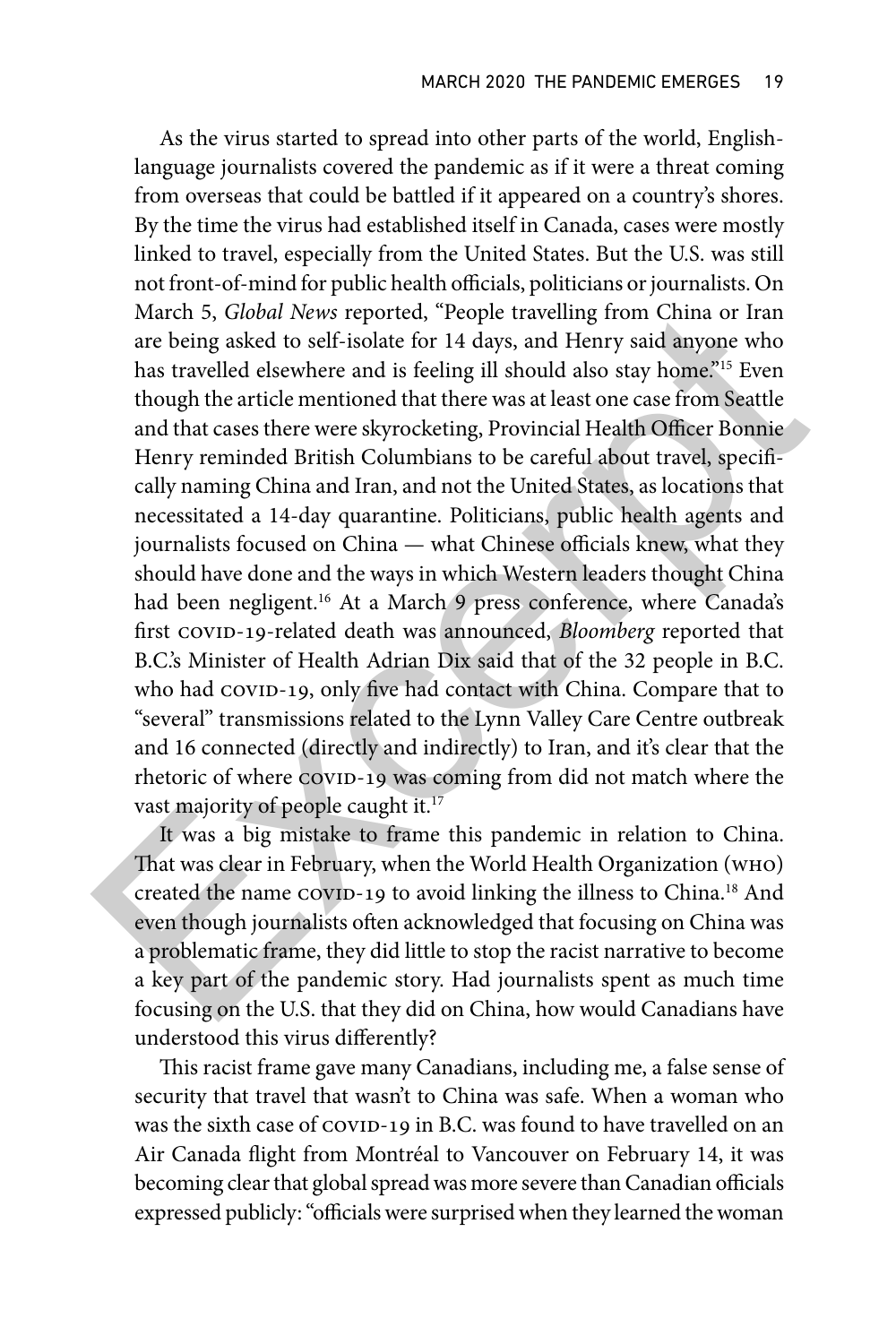had only visited Iran, and not China or neighbouring countries that have seen the bulk of COVID-19 cases."<sup>19</sup> CBC News reported that around the same time, Iran only had 28 confirmed cases and five deaths. The *bbc* found later, in August, that Iran more likely had ten times the number of deaths at that point.<sup>20</sup>

It was impossible for Canadian media to know where and how the virus was spreading, but had journalists asked similar questions about Canada's response that they did about China's response, there would have been an important shift in how the dominant narrative framed the pandemic from the start. The obsession with covid-19 and China had two important spin-off effects: it masked a much larger threat, and it gave cover to racists to spread anti-Asian sentiment. By not challenging politicians or public health officials, and instead focusing on China, Canadians had no idea just how easily COVID-19 was about to walk through our doors, thanks to people coming home from U.S. or European-based March Break vacations and rising community spread. And, as individual actions became the sole mechanism promoted by government to slow covin-19 transmission, Canadians were primed to see COVID-19 purely as an individual threat, rather than one that would exploit the holes in social solidarity and infect whole communities of people. was spreading, but had journalists asked similar questions about Canada's<br>response that they did about China's response, there would have been an<br>important shift in how the dominant narrative framed the pandemic from<br>the s

### COMMUNITY VERSUS INDIVIDUAL THREAT

Once covin-19 had established itself in Canada, the first major story of the pandemic was how the virus was ravaging long-term care. The virus preyed on the cracks in Canada's social services and found its way towards the most marginalized Canadians: disabled, elderly, racialized and poor. In the early days, the rare moments of media criticism were reserved for foreign governments, while Canadian politicians in positions of power were given the benefit of the doubt.

On March 5, British Columbia announced "a major jump" in cases with eight new ones. Some cases were linked to travel from Seattle, but one was B.C.'s first case of community transmission.<sup>21</sup> The community transmission case was a woman who worked at Lynn Valley Care Centre, a facility where the majority of staff were Filipina care workers and who were not immediately informed that COVID-19 was circulating in their facility.<sup>22</sup> Lynn Valley was also the site of Canada's first covid-19 fatality. The outbreak lasted until May 5 — one day short of two months. Fifty-two elderly residents and 26 staff were infected, and 20 people died.<sup>23</sup> The Lynn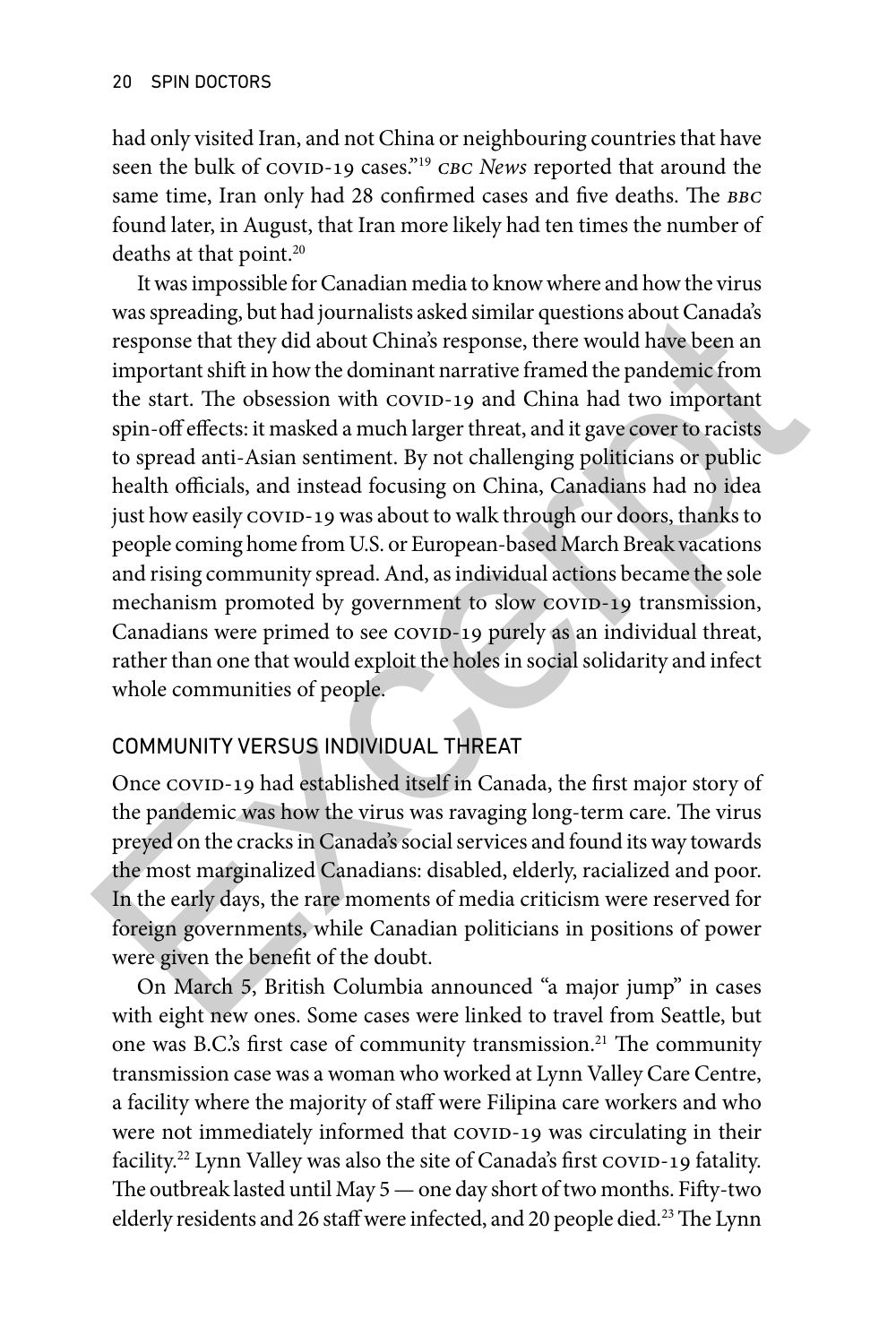Valley Care Centre outbreak should have forced media across Canada to pivot from telling an international story, based mostly aboard cruise ships or in China, to one that would focus on the capacity of an underfunded and profit-driven care system to protect Canadians from the virus. There should have been reporting about the links that these facilities have to communities and community spread. But instead, a narrative emerged from journalists that hived off long-term care from the rest of society. This created a divide between the vulnerable on the inside and the less vulnerable outside, with very little attempt at challenging government to do something before COVID-19 spread too quickly.

From the outset though, deaths were consistently reported with additional information that told the majority of Canadians to not worry too much about the virus. Under a generalized fog of pandemic-related fear, journalists rarely reported anything further than what public health had announced, and the information about whether or not someone had an "underlying health condition" would relay the message to all Canadians to absorb this information differently: be relieved if you have no underlying health conditions; be scared if you do. The rhythm of daily press briefings didn't allow for more in-depth reporting and, in March, many journalists were also stretched to their limits trying to keep themselves safe while reporting on the crisis. But the template used to report death — gender, age range and underlying health issues — got Canadians used to the idea that COVID-19 was really a problem for a specific kind of person, probably someone of a different age, gender or physical condition than they were, as I explain more in the chapter covering January 2021. Usually relying on comments made by public health, a victim's other medical issues were front-and-centre in the information about where they caught COVID-19 and how they died. *Global News* reported B.C.'s first death like this, "[Bonnie] Henry said the patient, a man in his 80s with underlying health conditions, passed away Sunday night."24 The article only quotes Henry, a pattern that would become the norm for daily reporting. from journalists that hived off long-term care from the rest of society.<br>This created a divide between the vulnerable on the inside and the less<br>vulnerable outside, with very little attempt at challenging government to<br>do

In the early days of the pandemic, if journalists weren't talking about the virus and its evolution in China, they were reporting what Canadians could expect once it eventually came to Canada. Transmission started slowly in Canada, and in the first months of 2020, it wasn't at all obvious that the economy would grind to a halt in March. Officials walked a line between reassuring the population that basic precautions, like handwashing and not going into work sick, would be enough to slow the spread of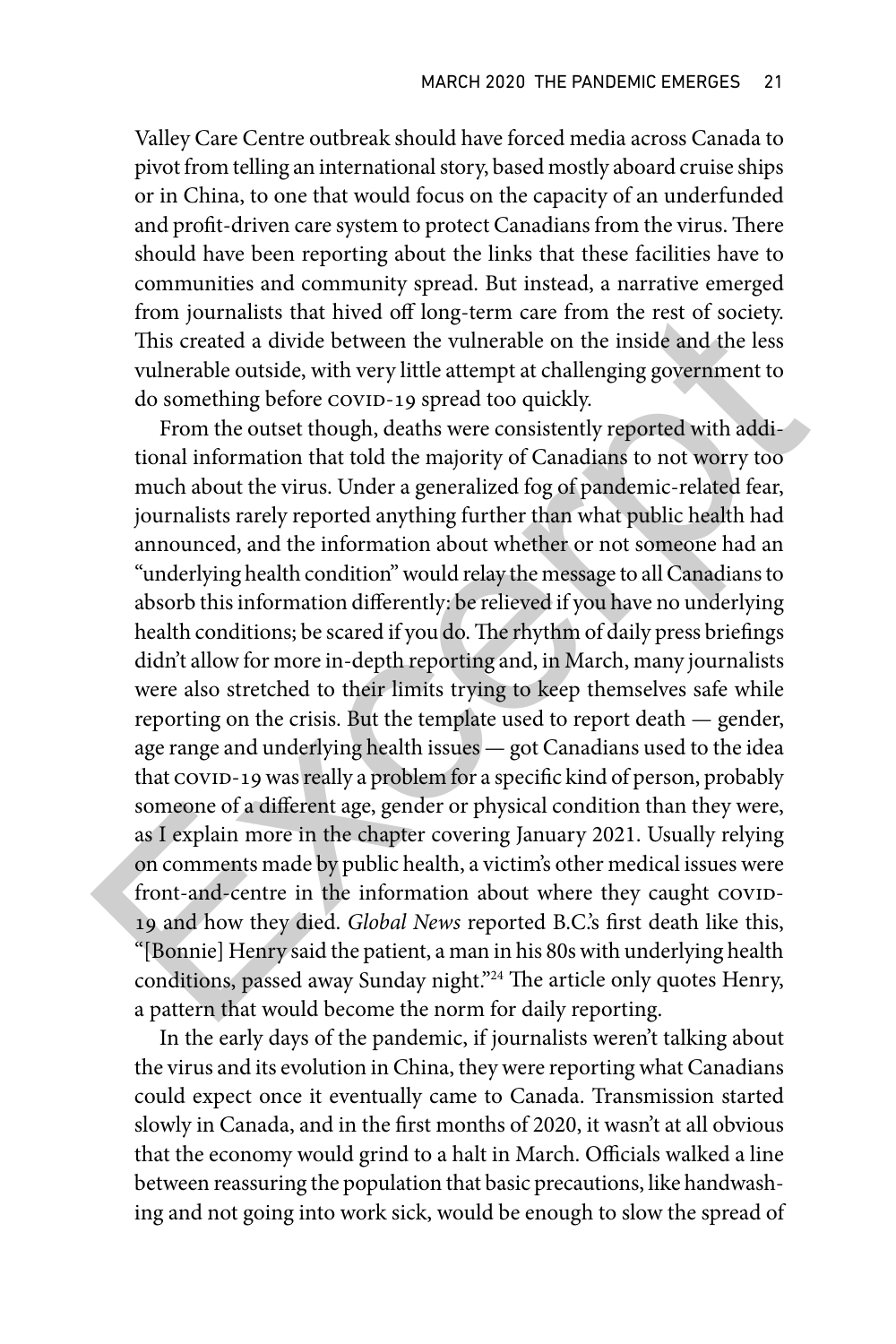the virus but also telling them to take the risk seriously. But they didn't impose new public policies that would make fulfilling their requests possible; they didn't mandate that employers give workers paid sick leave, even though unions had been calling for that especially in Ontario where Doug Ford cancelled the two paid sick days previously introduced by the Liberal government.<sup>25</sup>

Right after the B.C.'s first covid-19 death, Adam Miller wrote a feature for *cbc News* arguing there was no need to panic over the virus. "While tragic for those close to the victim, the man's death should not be used as a way to justify panic for the majority of Canadians who are not at risk of severe complications from COVID-19, experts say," he wrote. Miller quoted figures from the World Health Organization (who) to show mortality rates were tied to the age of the patient, and older patients were far more likely to die from COVID-19. He said the overall death rate seemed to be 3.4%, then reminded readers this is still significantly higher than the seasonal flu.<sup>26</sup> Right after the B.C.'s first covin-19 death, Adam Miller wrote a feature<br>for *CBC* News arguing three was no need to panic over the virus. "While<br>tragic for those close to the vicitin, the man's death should not be used a

Miller wasn't alone in how he framed the illness. The day before Miller's article was published on March 10, *Bloomberg*'s Amanda Lang asked Michael Gardam, a doctor who had been involved in Toronto's response to sars and  $H1N1$ , this question:

From the point of view of who sickens and dies from this virus … it seems for many people to be a benign event. Obviously, three percent is not an immaterial number. Do we know whether treatment has helped saved lives, or whether fatalities are a done deal, in other words there is a population that is vulnerable to begin with?<sup>27</sup>

Gardam reminds Lang that during a pandemic, the focus cannot be on the potential individual impact of a virus. Most important is how the collective responds to a threat to protect people who might be vulnerable to the virus. "From a population perspective," Gardam said, "it's still a very big deal."28

Despite this warning, many journalists had a difficult time parsing the difference between individual and collective threat, messaging that left the public confused about how serious the pandemic might be. The frame that covid-19 wasn't all that serious further marginalized those folks for whom covid-19 *would* be that bad. Telling Canadians that they, individually, will be fine enabled people to come to a similar conclusion as Lang: okay,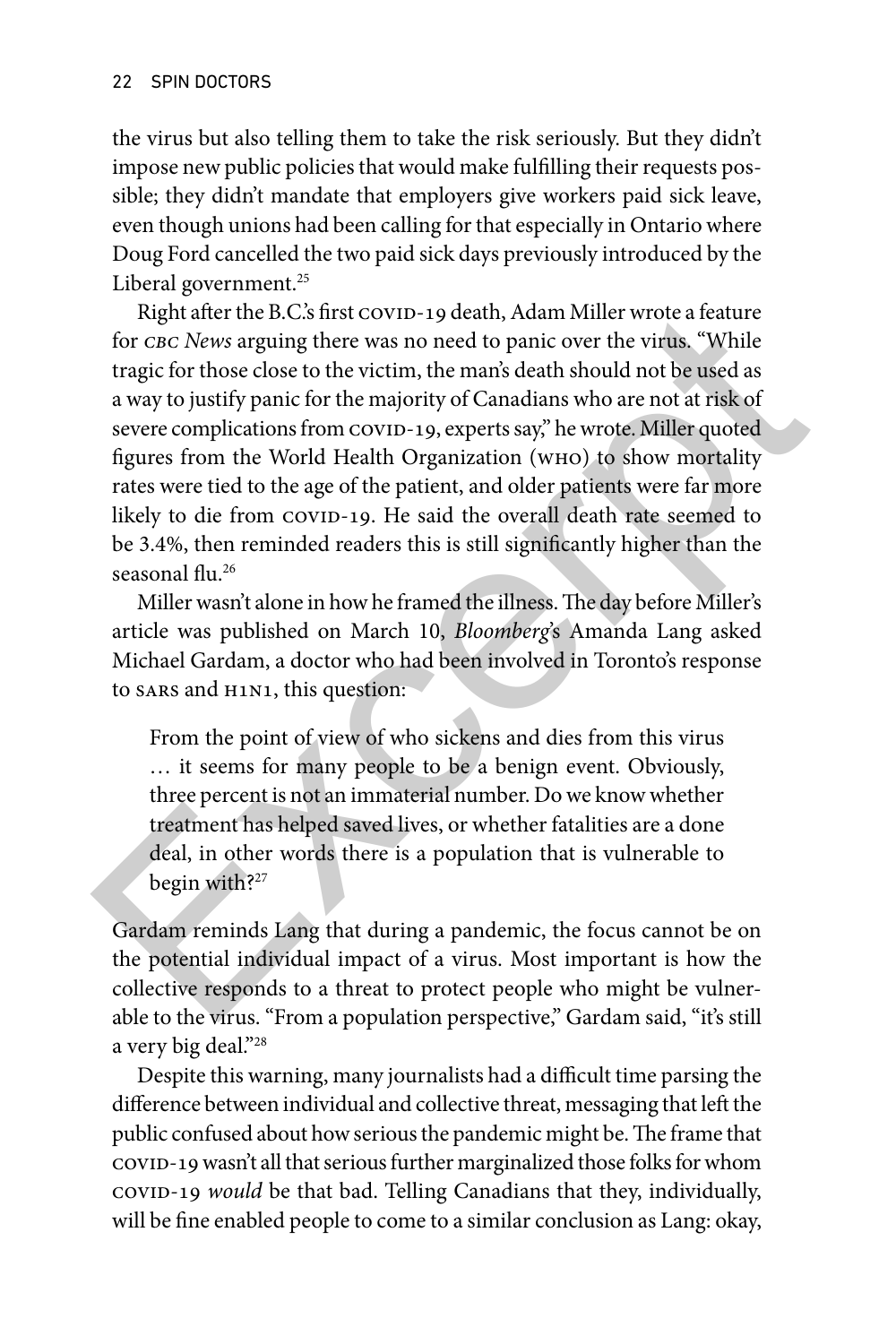3% isn't nothing, but is it really that serious? The personal was privileged over the collective and, as Gardam pointed out, the consequences would be dire if the population couldn't find a way to understand this virus.

Within the first year, COVID-19 would kill more than 22,000 in Canada.29 As predicted, the majority were older and living in residential facilities. Canadians didn't understand this threat from a community perspective: What does community spread actually mean? How does the virus go from household to household, through workplaces and other gathering spaces? What role does poverty, low-waged work or disability play in who is put most at risk? These questions were never entertained in March 2020. Instead risk was repackaged to be an individual calculation. As Miller's article's headline said, "80% of those infected with covin-19 will have mild symptoms," so there was no reason for me to panic.<sup>30</sup> Less than one week later, Québec's school system was shut down completely.

This frame prepared Canadians for a virus that wasn't that bad — and when it turned out to be worse than "not that bad," a new genre of reporting grew from it: the life and struggles of people who had long-term covid-19 symptoms. Journalists regularly came back to long-haulers, as they called themselves, to warn that the lingering effects of COVID-19 are mysterious and, in many cases, debilitating. The problem was that these portraits never looked at the collective impact that entire communities of people dealing with long covin-19 might be. They never asked what the economic impact would be within an apartment complex where there had been multiple outbreaks. And the reporting rarely gave Canadians an idea of what should be done to mitigate the long-term effect of the virus. There were no national discussions about supports for people who have long-term or lingering symptoms. There were no promises of extended paid leave for people who, after months, still couldn't work. And rarely did the prospective of long-term effects make it into the discussions about why we need to protect communities from getting COVID-19 in the first place. perspective: What does community spread actually mean? How does the virus go from household to household, through workplaces and other gathering spaces? What role does poverty, low-waged work or disability play in who is

Every major national news outlet wrote stories that featured the struggles of one or several long-haulers. Some surveyed the scientific literature or examined where Canadian research was. They all warned Canadians to take COVID-19 seriously or else risk becoming a longhauler, but none of them discussed what might be done for people like the ones they featured. For example, Audrey Vanderhoek told *Global News*, "I think there's a bit of a delusion that it's not going to get you until it gets you. And then your world completely changes."31 The B.C.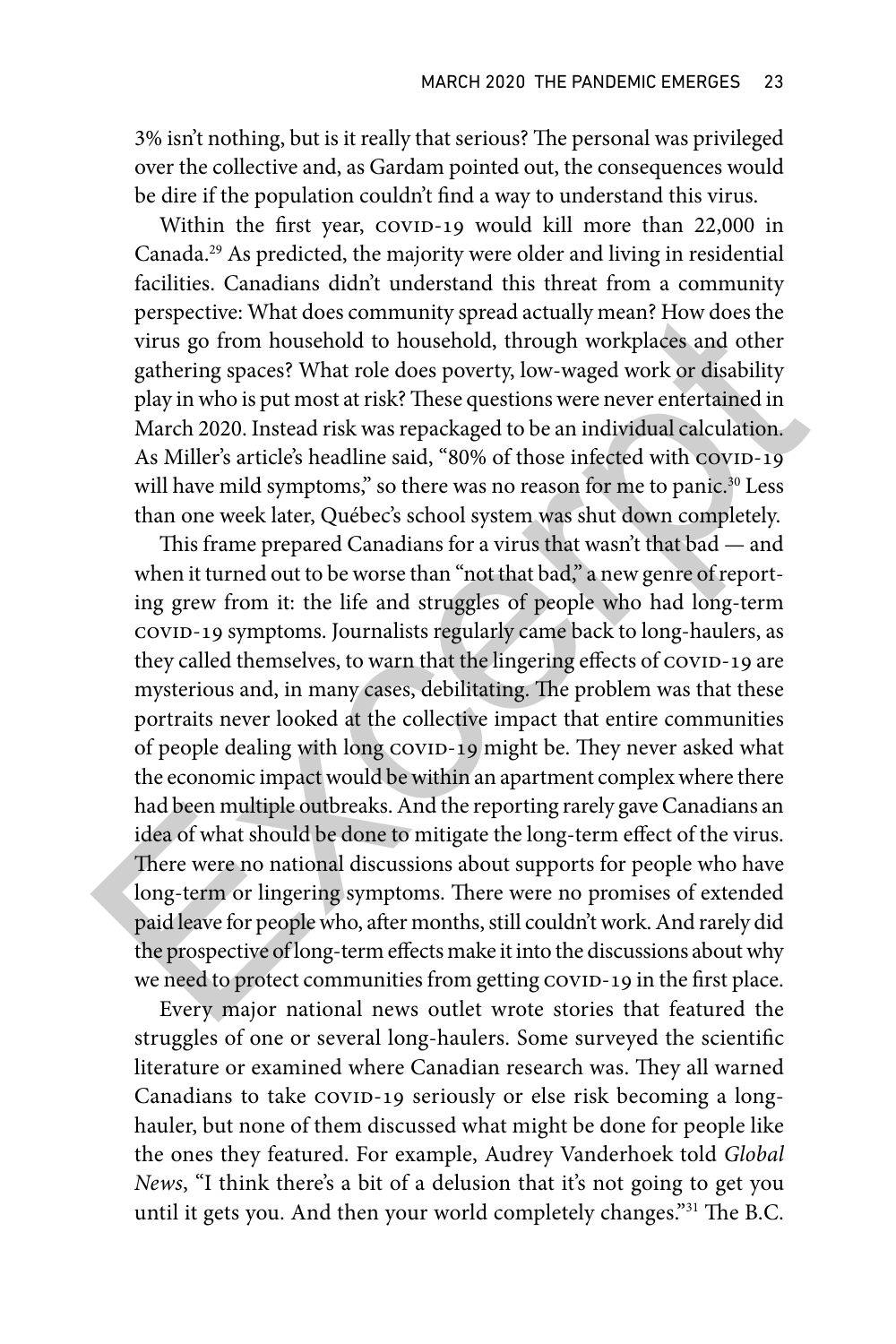nurse and COVID-19 survivor had symptoms for months after her May diagnosis. At the end of the video, she suggests that B.C. set up special medical care for long-haulers, like providing body scans to see if the virus impacted people's organs. The clip didn't pick up on the idea, instead focusing on Vanderhoek's daily struggle. *Global News* featured two other long-haulers six months into the pandemic, and each are cast in the same frame: patients talking about the frustration and difficulty of living with covin-19 for far longer than the popular narrative had said they should have.<sup>32</sup> *cTV News's* Avis Favaro, Elizabeth St. Philip and Brooklyn Neustaeter interviewed two long-haulers whose neurological symptoms stopped them from working; they ended the feature examining a research initiative by Canadian neuroscientists who are hoping to learn more about the illness.<sup>33</sup> Rather than focusing on ideas to help people who have chronic COVID-19-related conditions, like Vanderhoek suggested, the stories stayed close to the personal narratives of the daily struggle to live with a chronic illness. These long-hauler features missed the opportunity to talk about long-term paid sick leaves, rehabilitation, public supports for long-haulers, official data collection of their experiences and symptoms. Crucially, they neither brought into the conversation voices of people who live with other chronic conditions, nor identified what they've been demanding for years to help mitigate the challenges of life with a chronic condition in Canada. There was little written to try and start a conversation about what more chronic illness among the general population will look like: what will happen to the folks who cannot work or who need workplace modifications? What about workers who caught covid at work — what responsibility do employers have to compensate and accommodate these workers? And critically, how does government policy consider any of these questions? Even as the number of people with long COVID-19 increased, the long-hauler focus never asked any of these questions. in the same frame: patients talking about the frustration and difficulty<br>of living with covin-19 for far longer than the popular narrative had<br>aid they should have.<sup>32</sup> crv News's Avis Favaro, Elizabeth St. Philip and<br>Bro

All of the reporting — whether it was assuring Canadians that they would probably be okay or it was analyzing individual impacts of the virus — was premised on the assumption that the most important unit in the conversation was the individual. Journalists didn't ask about how to manage the illness as a worker, or the impact COVID-19 might have on a person's ability to commute, do their job, care for their family or loved ones. It was hyper individualized, while also erasing those who would be most hurt by the illness as a sad footnote to an overall not-terrible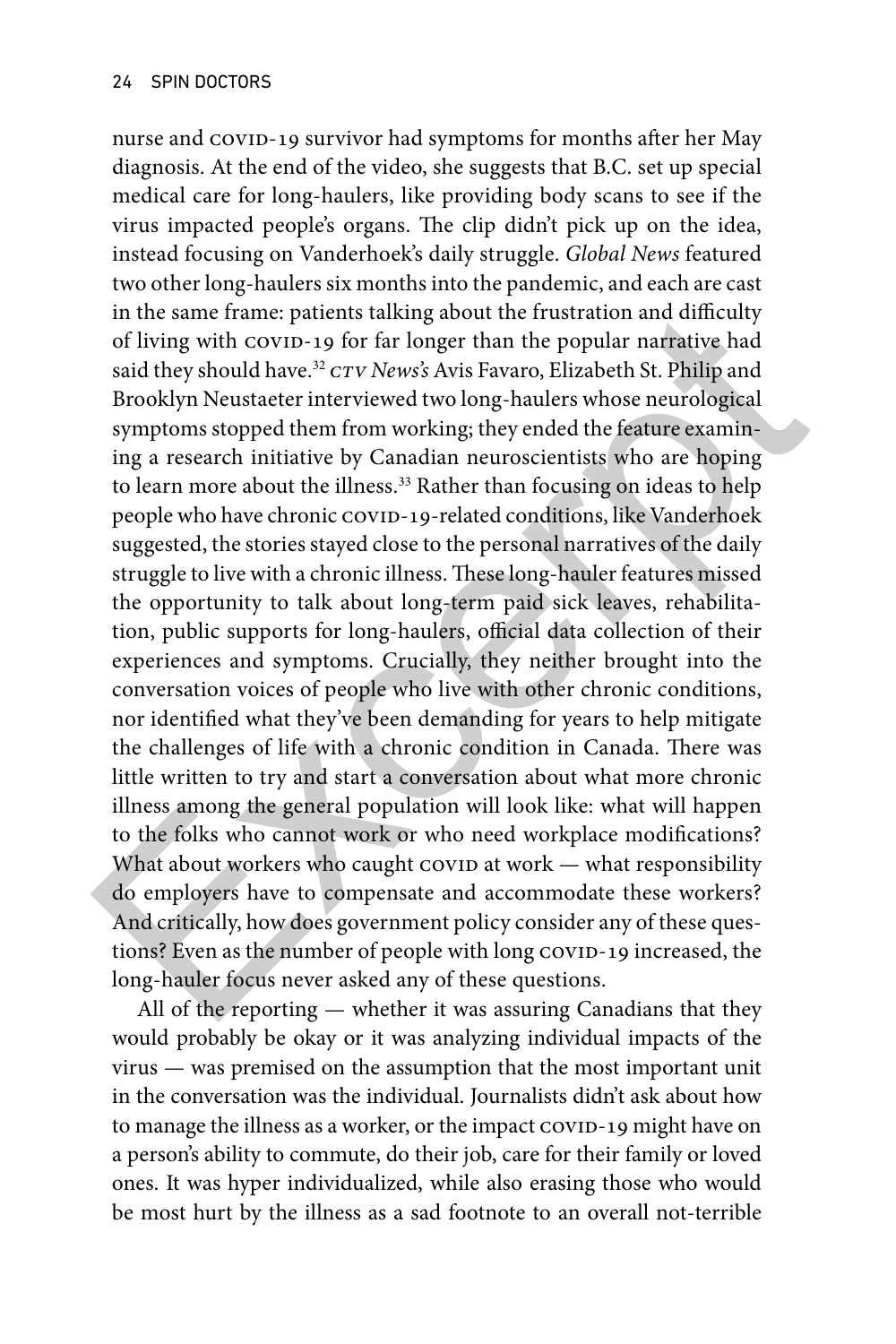story. It refused to look at the health of society from a larger perspective. By reporting covip in a workplace, a seniors' residence or a low-income neighbourhood, journalists made it easier for others to ignore how COVID-19 behaved in ways that were deeply linked to larger systemic issues. For two months, even after the first victims died in long-term care, Canadians rarely heard about what a community infection might look like, even if early on experts like Michael Gardam reminded journalists that the key to understanding a pandemic is not to simply look at the potential individual effects it might have.

### EMERGENCY MEASURES

Pandemic reporting focused very closely on everything that was known about the illness, but journalists also needed to cover the political response too. The images from Prime Minister Justin Trudeau's March 11, 2020 press conference capture a moment in time that would soon look completely bizarre. Trudeau was flanked by four people: federal cabinet ministers Chrystia Freeland, Patty Hadju and Bill Morneau, and Theresa Tam, Canada's top public health officer. No one was socially distanced; no one was wearing masks. Trudeau's hair was cut short — hair that would eventually come to illustrate the passage of time, as it grew longer and longer over several weeks of daily briefings. Despite the normal look of the press conference, it would be the last time ministers would stand so close together, or appear without their masks when more than one person spoke, for more than a year.<sup>34</sup> early on experts like Michael Gardam reminded journalists that the key<br>to understanding a pandemic is not to simply look at the potential indi-<br>vidual effects it might have.<br>EMERGENCY MEASURES<br>Pandemic reporting focused v

That day, Trudeau announced his government was creating a billiondollar covip-19 response fund. "Let me be clear," he said. "No one should have to worry about their job if they have to be quarantined. No employer should feel like they have to lay off a worker because of the virus. We can support you and we will."<sup>35</sup> The fund would pay for short-term business loans, faster access to EI, more personal protective equipment and money for medical research. The tone was reassuring but still made it clear Canadians were facing an imminent threat. The announcement focused on economics alone and sent a signal to the corporate world that they shouldn't panic. It also tried to tell average Canadians this too, except by March 11, it wasn't clear what kind of aid people would actually need. This was a moment of rising cases and new deaths, but beyond acknowledging the pain that families were experiencing at that moment, Trudeau didn't mention anything further related to community health.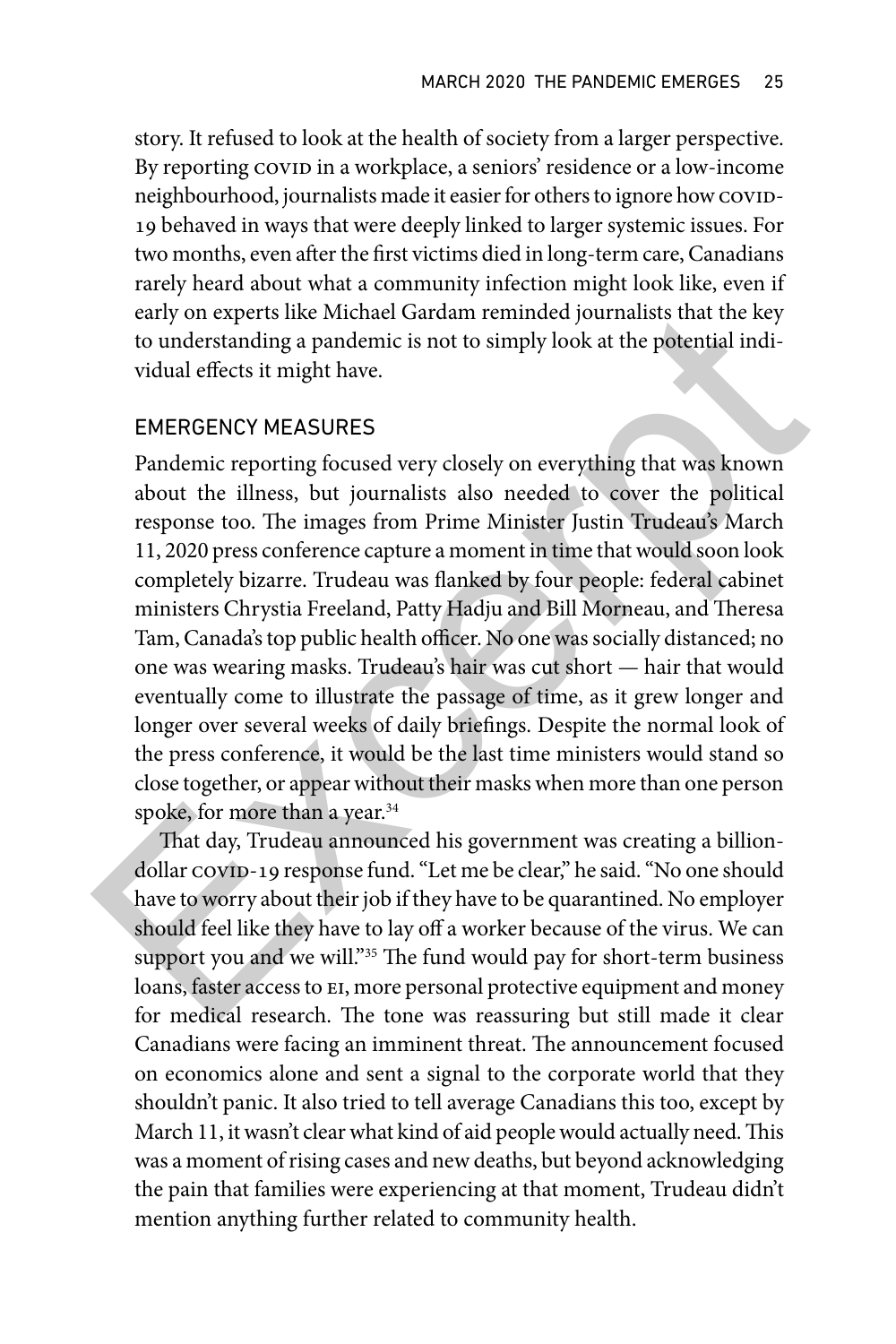Later that day, the NBA announced that it was cancelling all games. It was the moment that the threat of COVID-19 became extremely clear. NBA officials saw what many — businesspeople, other sports league officials and politicians — didn't yet see: the time was now to shut down mass gatherings. This set off a cascade of cancelled sporting and cultural events, including other professional sports leagues. Two days later, Trudeau held his first of what would be dozens of press conferences outside, as his wife, Sophie Grégoire Trudeau caught COVID-19 during a trip to England.<sup>36</sup> On March 13, Trudeau announced his government would suspend cruise ship season and recommend that people limit their travel, but he didn't announce any new measures or limit large gatherings. He assured Canadians he was working for them and promised that help was on its way.37 The same day, six of Canada's largest universities closed, parliament closed and Canada's 300,000 federal public servants were asked to work from home.<sup>38</sup> The next few weeks were a blur of cascading announcements: shutdowns by provincial governments and new measures that the federal government hoped would keep Canadians afloat but also locked securely away. his first of what would be dozens of press conferences outside, as his wife,<br>Sophie Grégoire Trudeau caught covup-19 during a trip to England.<sup>36</sup><br>On March 13, Trudeau announced his government would suspend<br>cruise ship se

The pace of news in this time was dizzying, and media coverage stuck closely to reporting to government announcements. Even comments from the opposition parties were rare, perhaps related to the success with which Trudeau wielded the term "team Canada," a way to insist on national unity to get through the crisis together. The CBC's Aaron Wherry captured the general mood:

But the potential points of stress and friction are many. What's happening now might be compared to the experience of wartime — the sort of war that includes a massive domestic effort. In a matter of days, huge portions of Canadian society have shut down, if only temporarily.<sup>39</sup>

Wherry pointed out that the stock market picked up 1200 points the afternoon of March 13, Trudeau's first socially distanced press conference, though warned, "But that is just one afternoon. Trudeau might need to prepare Canadians for a long and difficult haul."40 *Might* indeed.

Trudeau controlled the message very effectively. Every day at 11:00 a.m. est, he addressed the nation, carried live on the *cbc* and *Radio-Canada*. Provincial premiers started to do the same thing, later in the day, and so Canadians who were at home could tune into non-stop COVID-19 updates,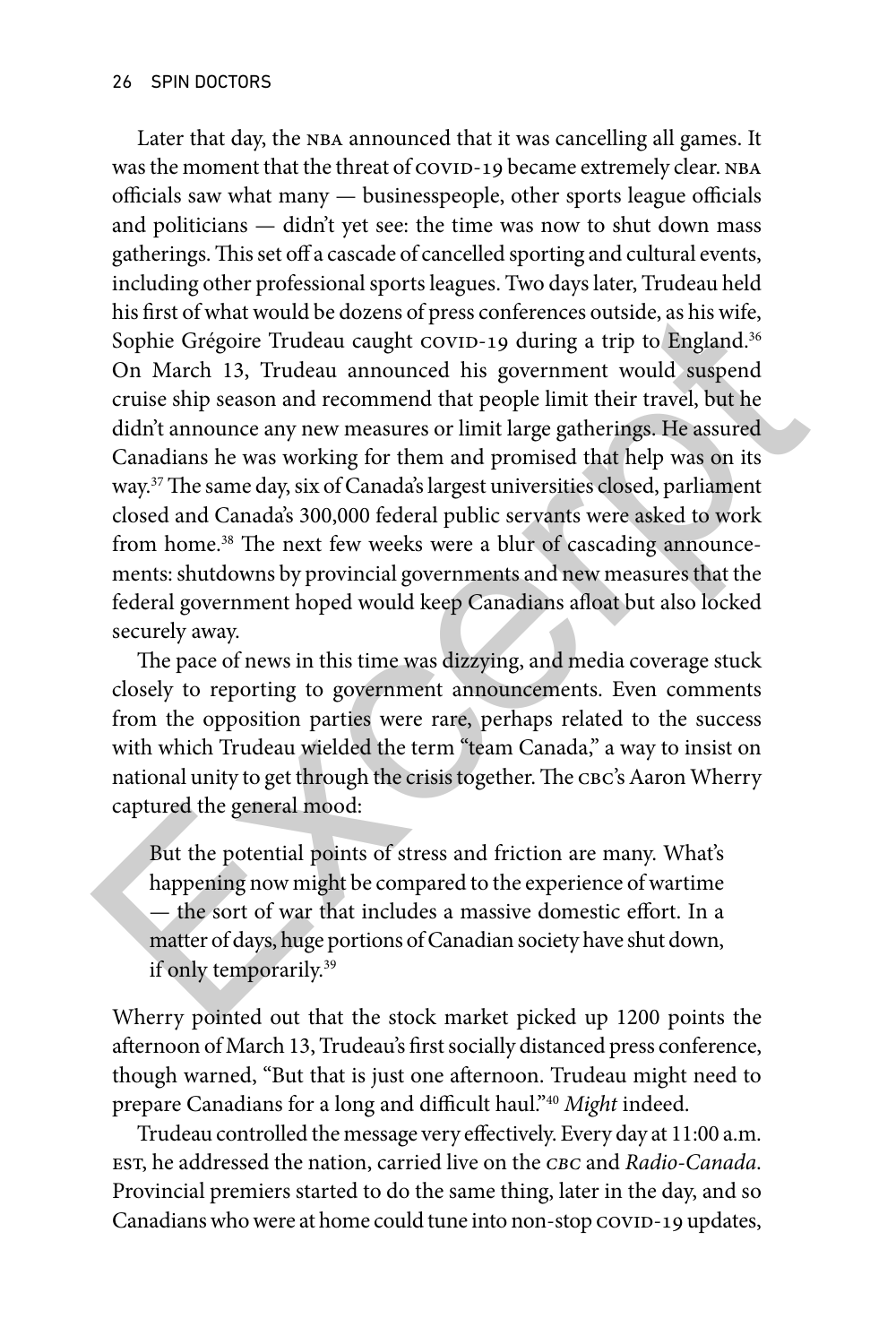with announcements separated by noon call-in shows usually asking a specific question related to how people were doing. The daily ritual of press conferences examining latest numbers and new emergency measures allowed Canadians to have a rhythm of normalcy in a chaotic and scary time — that is, Canadians who found themselves at home. Those who had to keep working outside the home through these weeks relied on their employers to implement government directives. If the directives were weak, the measures were weak too. On March 25, when the Liberals' \$107-billion emergency spending bill was passed, journalists reported a new wave of stories, intended to help Canadians make sense of the aid and support that was there for them, and how they could access it.

At the same time that governments were announcing new measures at rapid speed, there were also warning signs that Canada was perhaps not as prepared as it should have been. Decisions to clear hospital beds to make way for a rush of COVID-19 patients took priority over taking stock of where Canada was most vulnerable. The dominant public health message became "do your part to plank the curve." Social distancing went from two words that had never been put together to a requirement for keeping oneself and others safe. Media played a key role in spreading this information. They examined what social distancing was intended to do and aired articles and promotional ads about handwashing and watching out for signs of COVID-19. The rapid shutdown of the economy did help to "plank the curve," but not for everyone. The differential impact of these measures were enormous: lowest income workers were shut out of aid programs; inequalities were built into the wage subsidy; disabled Canadians were given nothing despite elevated risk if exposed to COVID-19; mortgage relief was offered to businesses and landlords but not people who had rents to pay. In Toronto, one of the few jurisdictions where such data was available, planking the curve only worked to slow the spread of COVID-19 among the highest income, white residents.<sup>41</sup> Attention to long-term care was also inadequate — unacceptable not only because the following months would be the most deadly moment for Canadians since the Second World War but also because the first victims of COVID-19 had already died, and it was already clear that residential care would pose a significant problem for containing the virus. These were the stories that so often didn't get added to the national-level analyses of daily announcements, statistical updates or incessant reminders that we should wash our hands and not touch our faces. As the rest of this book explores, the impact of such thin analyses on their employers to implement government directives. If the directives<br>were weak, the measures were weak too. On March 25, when the Liberals<sup>2</sup><br>s107-billion emergency spending bill was passed, journalists reported a<br>new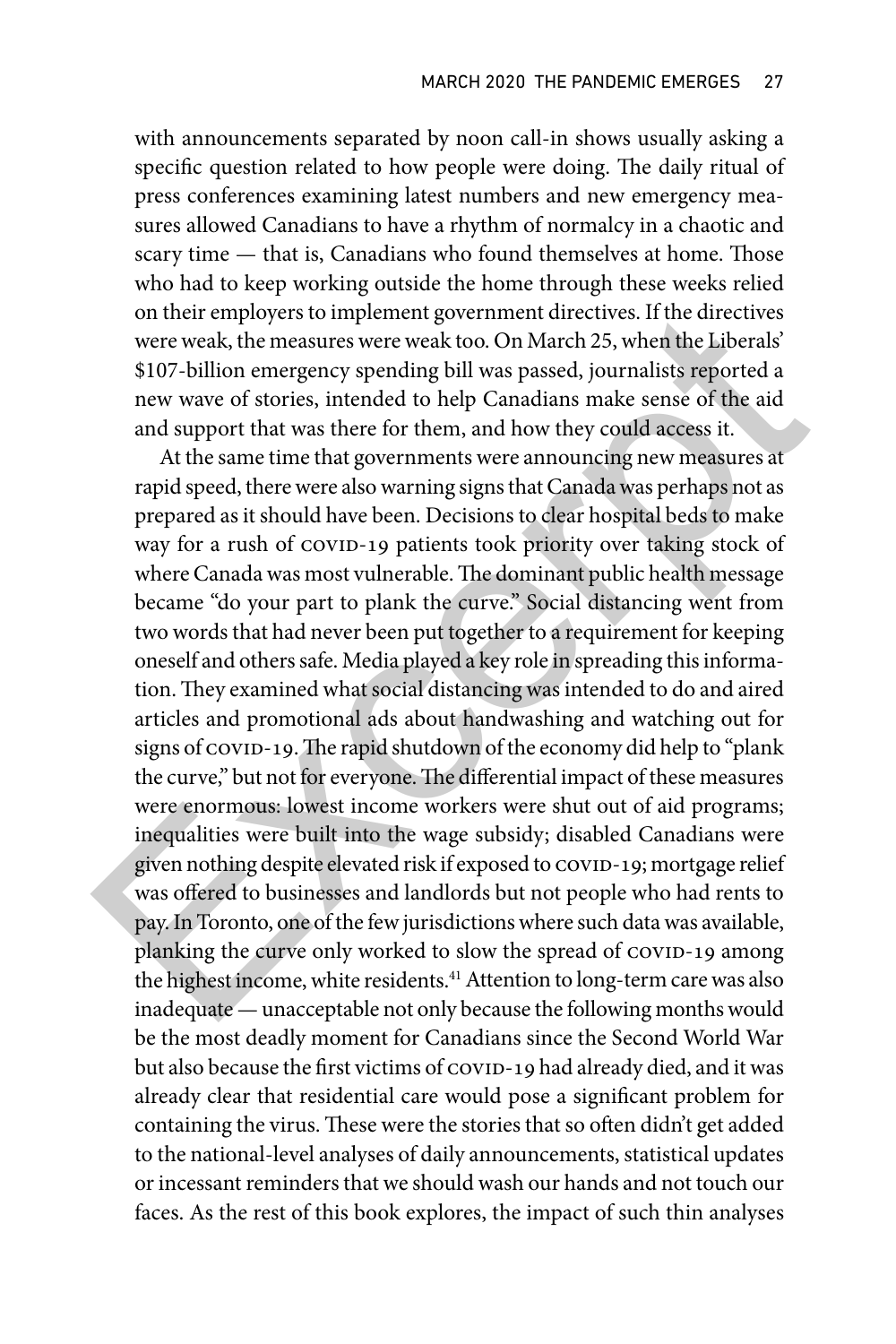helped the virus to do maximum damage, while Canadians called out for help, suffered quietly or sought answers from less-than-ideal sources, especially from the organized far right.

### GLOBAL PUBLIC HEALTH INTELLIGENCE NETWORK

One of the biggest barriers to a coherent and effective pandemic response was the structure of Canada in and of itself. Journalists and politicians referred to federal-provincial relations and division of power to explain, defend or justify why a measure could or could not be implemented. Jurisdictional manoeuvring was often used as the excuse for why a pandemic plan would be impossible: a federal plan either violated the constitution by encroaching on provincial jurisdiction, or a provincial plan would be impossible as it encroached on federal jurisdiction. As healthcare is mostly provincial jurisdiction, funded and coordinated through the Canada Health Act, it was often not very clear how far the federal government could go with their relief measures. Governments used this unclarity to their benefit; politicians from different levels of government shadowboxed with one another through passing the buck or calling for another jurisdiction to do more. But there was one area where the federal government had full control; they were wholly responsible for the failure of the Global Public Health Intelligence Network (GPHIN), Canada's early warning pandemic system, to catch covin-19 as soon as it likely would have been, had it been working properly. was the structure of Canada in and of itself. Journalists and politicians<br>referred to federal-provincial relations and division of power to explain,<br>defind or justify why a measure could not to the implemented.<br>Irisdictio

In July, Canadians learned for the first time the extent to which the federal Liberals had altered Canada's early-warning pandemic system, thanks to in-depth reporting from *Globe and Mail* journalist Grant Robertson. Robertson reported on the GPHIN, an agency once the envy of the world, and how it was restructured and managed nearly out of existence by May 2019. The GPHIN was a little-known group of scientists who acted as an early warning system for global pandemics. Robertson wrote, "Between 2009 and 2019, the team of roughly 12 doctors and epidemiologists, fluent in multiple languages, were a prolific operation. During that span, GPHIN issued 1,587 international alerts about potential outbreak threats around the world, from South America to Siberia."<sup>42</sup> The group had been already established by the time sars emerged, but Robertson described how it was still mostly an experiment — getting the right mix of machine learning and collaboration internally to spot early warning signs around the globe. The sars outbreak created a moment for the GPHIN to become so good at what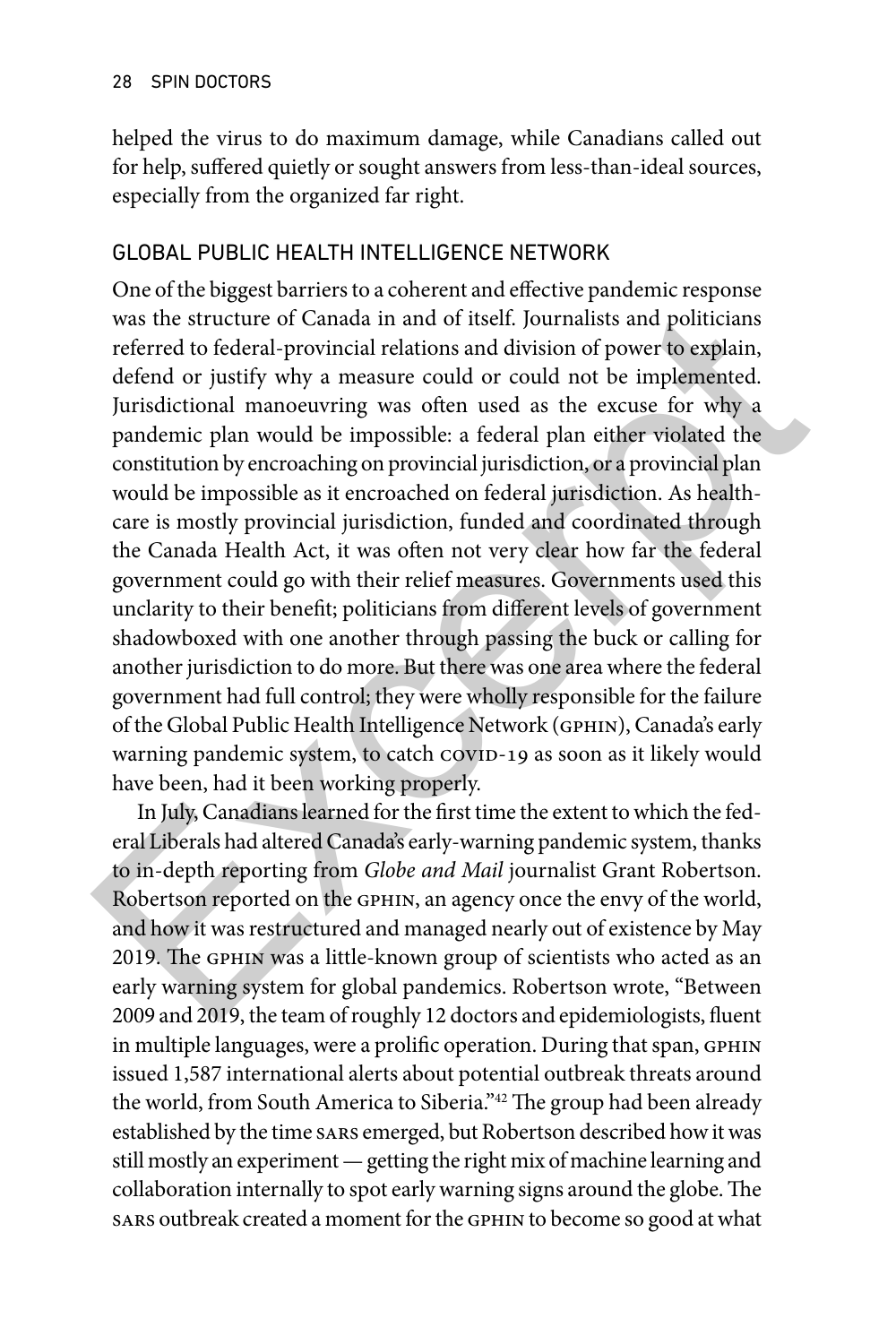they did that, by the mid-2000s, it was able to detect outbreaks around the world from observing a change in behaviour or a price increase in a certain commodity. The who called the gphin, "a crucial service — the 'cornerstone' of Canada's pandemic response capability."43 Its website, last updated on March 15, 2017, before the GPHIN was restructured, described the network like this: "GPHIN has a broad public health scope. Presently, it tracks events such as disease outbreaks, infectious diseases, contaminated food and water, bioterrorism and exposure to chemicals, natural disasters, and issues related to the safety of products, drugs and medical devices and radioactive agents."44 This early warning system "went silent" in May 2019, as the department was restructured to examine domestic threats  $-$  a task it wasn't set up to do.<sup>45</sup>

In the first three months of 2020, as global covid-19 infections were on the rise, nearly no Canadian news organizations reported on the GPHIN. The first mention of the network appeared in an article written for *cbc News* by Murray Brewster on April 10, 2020. It interviewed intelligence officials who argued that Canada's failure to spot the pandemic was an intelligence failure rather than a public health failure. Brewster reported that the medical intelligence division of the Department of National Defense had warned about the pandemic in January 2020. He quoted Michael Wark, a professor from the University of Ottawa: "We didn't have the early warning we needed, and we didn't have a system to deliver it." Brewster then mentioned the GPHIN: "Wark said that, despite the best intentions, the [GPHIN] is hobbled by other countries' reluctance to share data and the accuracy of open-sourced media reports in a country where an outbreak occurs."46 Two days later, Jim Bronskill from the *Canadian Press* featured Wark in an article that asked the same questions as Brewster. Wark argued the same thing, but the article made no mention of the existence of gphin. Bronskill reported, it tracks events such as disease outbreaks, infectious diseases, contaminated food and water, bioterrorism and exposure to chemicals, natural disasters, and issues related to the safety of products, drugs and medical devi

Wark argues careful analysis of intelligence, including satellite imagery from allies, could have revealed signs such as China's military movements, the sudden setup of medical facilities and activities around funeral homes — "a picture of the crisis that clearly the Chinese authorities, in the early days, were not anxious to publicize."47

This would have been work that the GPHIN, when it was functioning properly, would have done.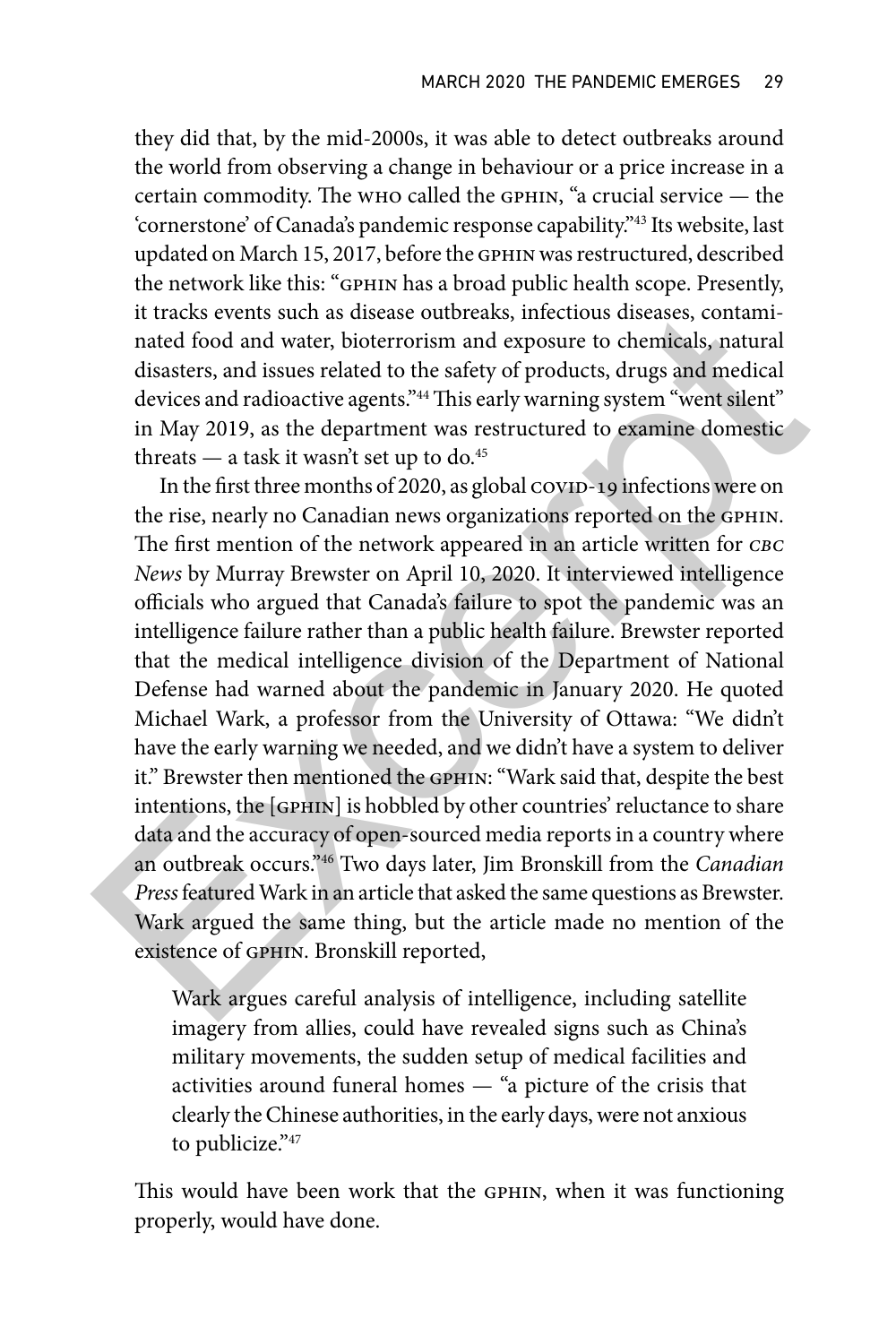The assumption that Canada needed to gather intelligence is rooted in understanding certain foreign entities to be hostile. While neither report explicitly states this, references to China not sharing information, being dishonest about the pandemic or possibly even trying to cover it up told Canadians that they should be wary and suspicious of China. Approaching global pandemic monitoring through this frame assumed that Canada's allies would be happy to share emerging pandemic information with Canada, and enemies would have to be surveilled for Canada to find out. Pandemics don't exist like that, though. No country is going to be immediately ready to announce to the world that they have a pandemic within their borders. Even Canada was late to announce COVID-19 as a pandemic inside its own borders, and by June 2021 could still not offer an accurate death count from the illness. GPHIN's strength was that it was established to assume that politicians in all countries are reluctant to tell the world they have a problem; they identified pandemics mainly through what they could learn about citizen behaviour rather than relying on official statements. The clash between the intelligence strategy, which views the world through the lens of ally and enemy, and the way the GPHIN collected data  $-$  by scanning thousands of data points and using machine learning to interpret them and give public health experts and the who an early warning of an emerging pandemic — is ideological. And unfortunately, the former fed racist, anti-Chinese campaigns that have underpinned the proliferation of conspiracy theories questioning the very existence of the pandemic at all. allies would be happy to share emerging pandemic information with<br>Canada, and enemies would have to be surveilled for Canada to find<br>ut. Pandemics don't exist like that, though. No country is going to be<br>immediately ready

The history of the GPHIN goes back to 1994, when CNN International reported that there had been an outbreak of pneumonic plague in Surat, India. Information was being reported by a 24-hour news channel before it was officially announced by a local government, and this gave the founders of the GPHIN an idea: they could analyze news from around the world to understand where pandemics might be happening before a government made any official announcement. They set up the gphin in 1997 as an experiment to see if a multilingual, early response monitoring team could detect an outbreak through local news reports and other information gathering before a country declared an outbreak. They worked closely with the who and eventually became a key partner in the Global Outbreak Alert Response Network. In a 2006 paper, it was estimated that GPHIN provided 40% of the WHO information it collected on early outbreak warnings. The paper concluded: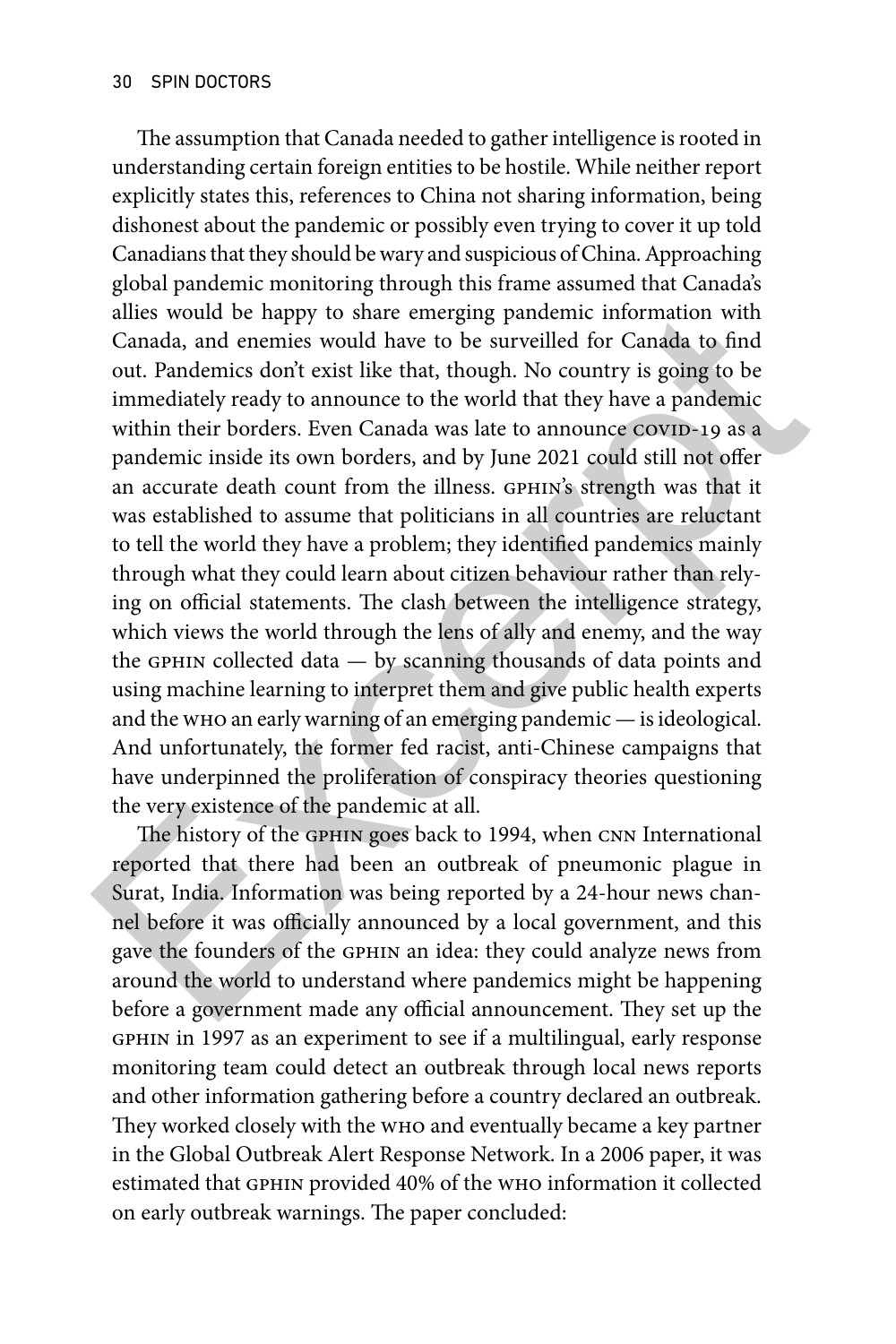By internalizing health news within global health surveillance, gphin has made it more difficult for nations to conceal information about outbreaks of potential international significance. GPHIN's online early-warning outbreak combined with WHO verification has responded to the challenge of new forms of global health media and enhanced the effectiveness and credibility of international public health to name and act on infectious disease outbreaks.48

The GPHIN was supposed to do exactly what Wark said it wasn't set up to be able to do: get around the reluctance countries have to share official information about local outbreaks. And aside from this cameo in a piece about military intelligence, no other Canadian media outlet wrote about the GPHIN in English or in French until Robertson's investigation in July 2020. international public health to name and act on infectious disease<br>
outbreaks.<sup>48</sup><br>
The GPHIN was supposed to do exactly what Wark said it wasn't set up to<br>
be able to do: get around the reluctance countries have to share

The story of death of the GPHIN reads like so many other government programs that were mismanaged into destruction. In 2018, the Liberal government wanted the GPHIN to change how it worked. With such a small budget (just \$2.8 million), funding was always threatened, and its international focus, wrote Robertson, left them vulnerable to being cut:

The problem, say several past and present employees who spoke to The Globe, is that GPHIN was populated by scientists and doctors, yet largely misunderstood by government. Senior bureaucrats brought in from other departments believed its resources could be put to better use working on domestic projects, rather than far-flung threats that may never materialize.<sup>49</sup>

Scientists within the GPHIN, who were used to sending out alerts instantly, were stymied by new management that stalled alerts to the point where they eventually stopped coming out altogether. By December 30, 2019, the international aggregate news source ProMed reported that there was a mysterious respiratory virus circulating in China. Public Health Agency of Canada (phac) officials told Robertson at the *Globe* that senior phac officials had been briefed on the situation as early as December 31. Soon after, gphin scientists were following it, though they were more used to being the ones who officially alerted the world. Robertson reported,

But as GPHIN analysts filed their internal reports, they began to face pushback within the department. They were told to focus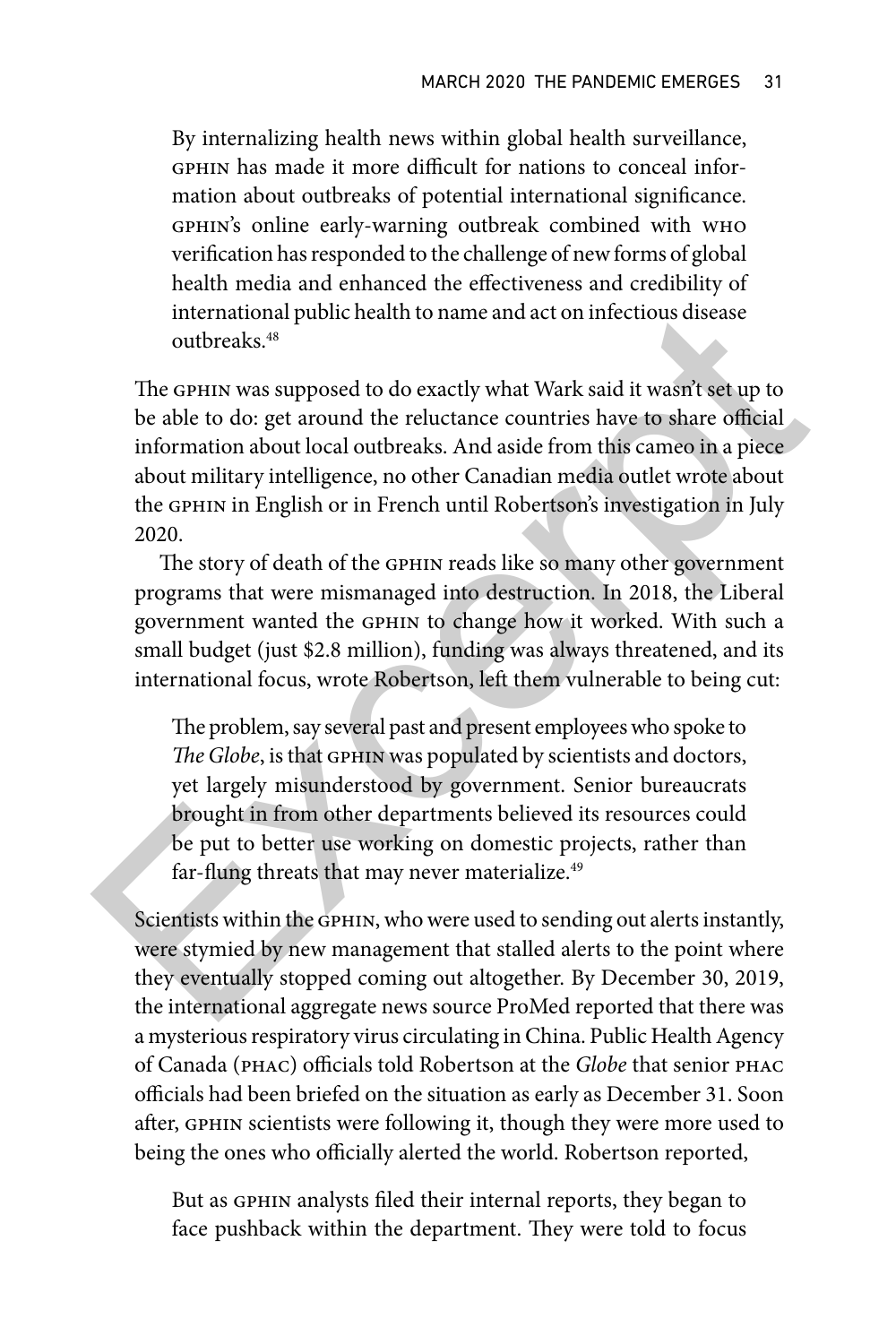their efforts on official statements, such as data from the Chinese government and the who. Other sources of intelligence were just "rumours," one analyst was told. "They wanted the report restricted to only official information."50

There was incredible time lost between these notices and convincing phac officials to take the pandemic seriously. By February 26, the same day two people at a nursing home in Washington state died from covid-19, the phac still listed Canada's threat level at "low." It wasn't until March 16, days after Trudeau was in isolation and Canadians were dying from community-acquired COVID-19, that the alert was raised to "high." Robertson quoted Wark in his July report, who said, "This is where gphin was meant to perform such an important role, as the collector and filter for decision making."<sup>51</sup> Easy to say perhaps in July, though obviously less clear when he was interviewed by *cbc* and the *Canadian Press* in April. Fract onterains to take the parameteriors,  $\frac{1}{2}$  of the finder and any too people at a nursing home in Washington state died from covin-19, the PHAC still listed Canada's threat level at "low." It wasn't until March 1

The impact of GPHIN's demise is impossible to gauge, but it does point to a systemic problem in journalism. Journalists relied far too much on official information and didn't look deep enough to see how Canadian officials were botching Canada's early-warning pandemic systems. Though Brewster's first article wrote about the GPHIN in such a way that it sounded as if it no longer existed, he followed up with a more in-depth piece about GPHIN on April 22, 2020, 12 days later. In this piece, a technology upgrade and funding challenges were blamed for hamstringing the GPHIN, though Robertson's investigation months later would show that that wasn't the whole picture.<sup>52</sup>

The failure of GPHIN after more than a decade of good work should have been the scandal that dominated much of the news that surrounded the federal government's pandemic response. In his feature, Robertson quoted epidemiologist Michael Garner who tried to gauge the impact of this systems failure: "It's not easy to know the consequences of such decisions, but Mr. Garner, the former senior science adviser at Public Health, says he believes Canada's early response to the outbreak — which has been criticized for being slow and disorganized — was a product of the many changes he saw made to the department." And then he quotes Garner directly: "'Not to be overdramatic, but Canadians have died because of this.'"53 He's right. Canada lost two months of potential preparation time, and public health agencies found themselves scrambling when it was clear that the virus had spread much further than anyone had thought. Would Québec have cancelled March Break? Would better quarantine measures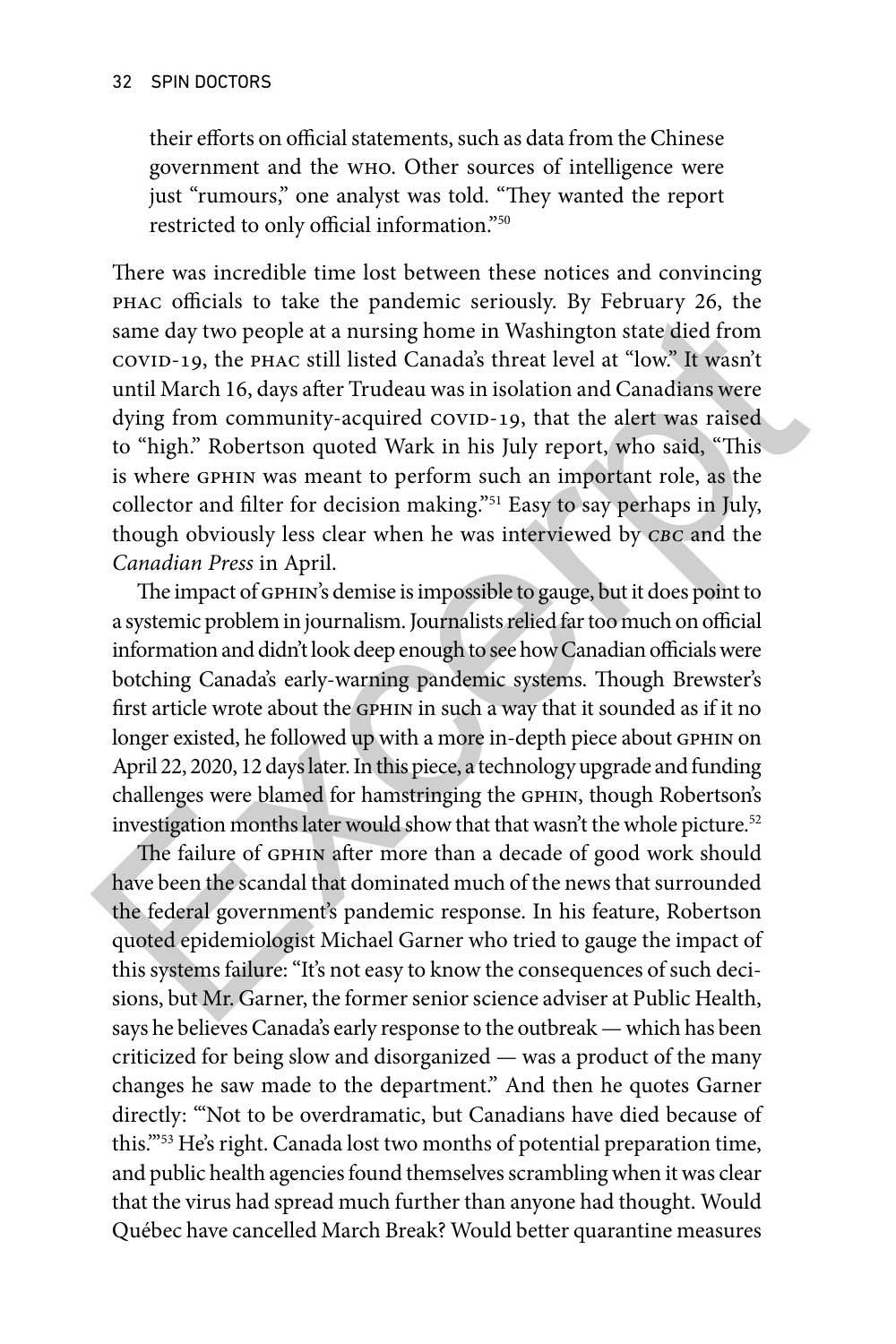have been in place for people arriving from international travel? There would have been more time for schools, long-term care facilities and workplaces to prepare, and Canadians could have been better informed about the level of risk that was staring them down.

Despite Robertson's damning investigation, it barely made a ripple in Canadian politics. Most political reporters were obsessing over the we Charity scandal, and aside from Brewster few other media outlets pulled at any of the threads from the *Globe* investigation. The next mention of the GPHIN in media reports came again from the *Globe and Mail* just over two weeks later, when Robertson reported that the agency has started again to issue alerts.<sup>54</sup> On September 8, Minister of Health Patty Hadju announced that there would be an independent review of what happened with the GPHIN, which was widely reported across media outlets. Hadju told CTV Power Play's Evan Solomon that not only did she not know about the changes to the GPHIN, no political staff knew either. She said the decision was purely administrative within the phac. 55 In November 2020, Hadju ordered a review into what happened with GPHIN. The review committee issued an interim report on February 26, 2021 that provided an overview of the history of the GPHIN, and confirmed much of what Robertson's investigation had found.<sup>56</sup> The committee's final report was released in July 2021, and made 36 recommendations for how to improve how GPHIN operates.<sup>57</sup> Charity scandal, and aside from Brewster few other media outlets pulled<br>at any of the threads from the *Globe* investigation. The next mention of<br>the oriny in media reports came again from the *Globe and Mail* just over<br>t

We will never know the impact that a functioning GPHIN may have had on Canada's covin-19 response, but the lack of attention this network received in the media was a good example of the danger posed by shrinking newsrooms and coverage driven by governments' official updates. Why did the gphin, a group whose job it was to monitor global pandemics, get so little attention from journalists during a pandemic? American news site *The Hill* featured the GPHIN in an article about how social media and other unofficial reports have become key to identifying emerging global health trends. The short piece was published on February 6, 2020, and said,

Decades after it was created, GPHIN has become an important tool for global public health officials to monitor and track diseases quickly —sometimes before they are officially acknowledged. Some countries are reluctant to report epidemics in the earliest phases, mindful not to create a panic and also worried about possible economic impact.58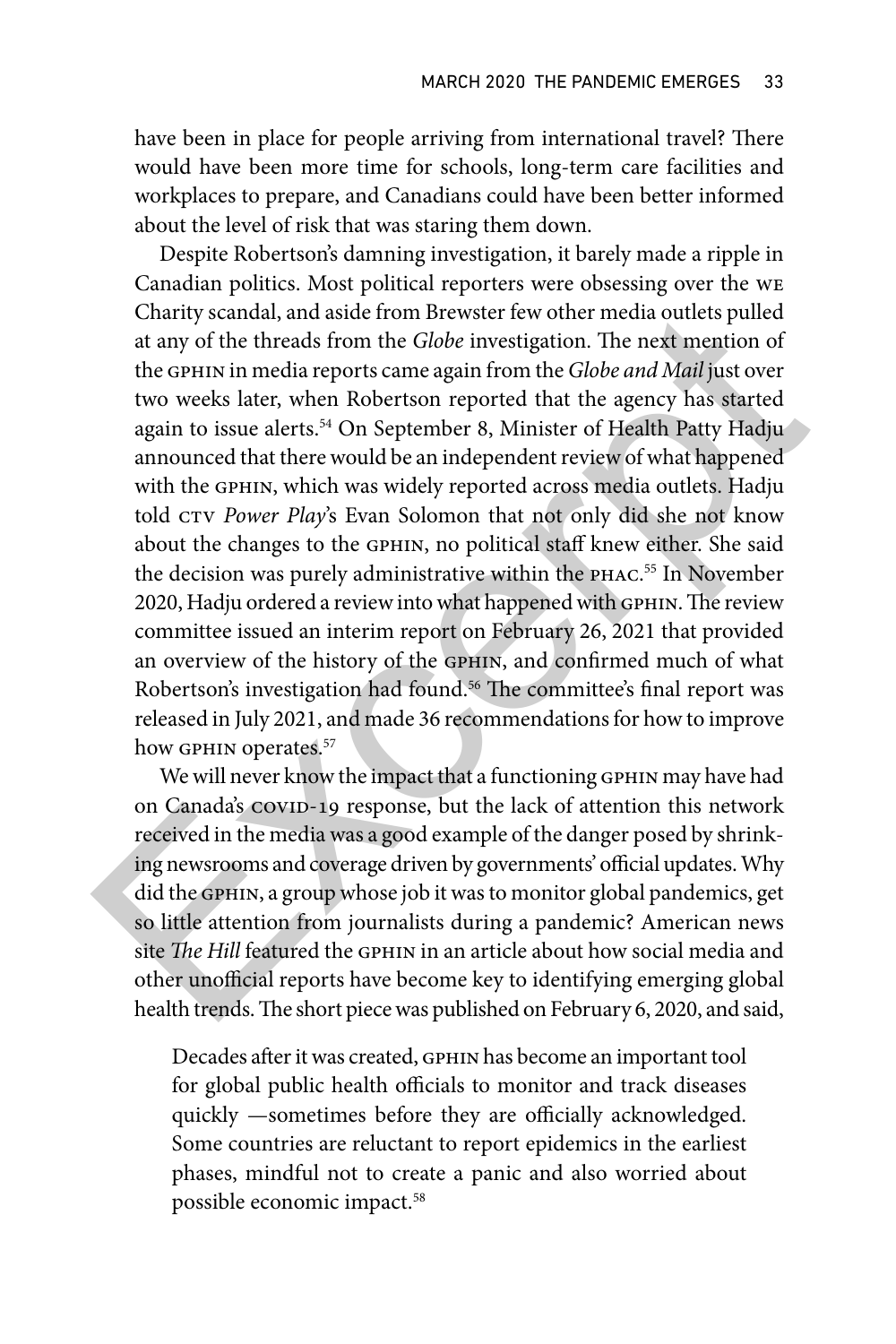In doing a survey of innovative ways to track pandemics that didn't rely on official government sources, *The Hill* found the GPHIN and introduced other emerging tools that people were using. Clearly, there were at least a few journalists around the world who had their eyes on the GPHIN. But even if this little-known group eluded most Canadian journalists, Robertson's investigation should have triggered more analyses about what happened internally — but it didn't. It wasn't until politicians started talking about investigating what happened at the GPHIN that other journalists started writing about it and even then, barely. Newsrooms oriented toward covering every word that health authorities issued, or every press conference delivered by a politician, combined with fewer overall resources to report the news and folks working under stressful and bizarre conditions perhaps explain why the GPHIN wasn't investigated until July 2020. Why no other news agency picked up on the threads of Robertson's investigation, however, is much harder to explain.

During the early days of the pandemic, journalists regularly asked politicians and public health officials questions no one could answer: How long will this last? Would schools be open before June? Will we get to celebrate Ramadan with others? Will my wedding in August still be on? Public health officials answered honestly: We can't know. Politicians found more creative ways to respond, lest being honest hurt their political popularity. There were so many unknowns, and journalists were under a lot of stress to tell the story right. But media made mistakes: playing down the threat to give Canadians the false feeling that the virus was on the other side of the world; individualizing the consequences of the virus and therefore allowing the solutions to also be individualized; adhering too closely to officials who passed off COVID-19 as not being too bad for a majority of people; and not looking at what systems Canada had in place that should have given us, and the world, an early-warning alarm about the pandemic. In early 2020, journalists focused on what the Chinese government was or wasn't hiding, while never examining Canadian politicians with the same scrutiny. They kept articles narrowly focused on the idea of personal threat rather than looking more broadly at systems, clusters, workplaces and congregate settings. This narrative would collapse in the weeks and months ahead, when thousands of Canadians died in their residential care facilities thanks to a combination of systemic failures, inadequate planning and ableism. The narrative happened internally — but it didn't. It wasn't until politicians started talking about investigating what happened at the ore<br>investigating what happened at the ore started witting about intereform,<br>has tarted writing abo